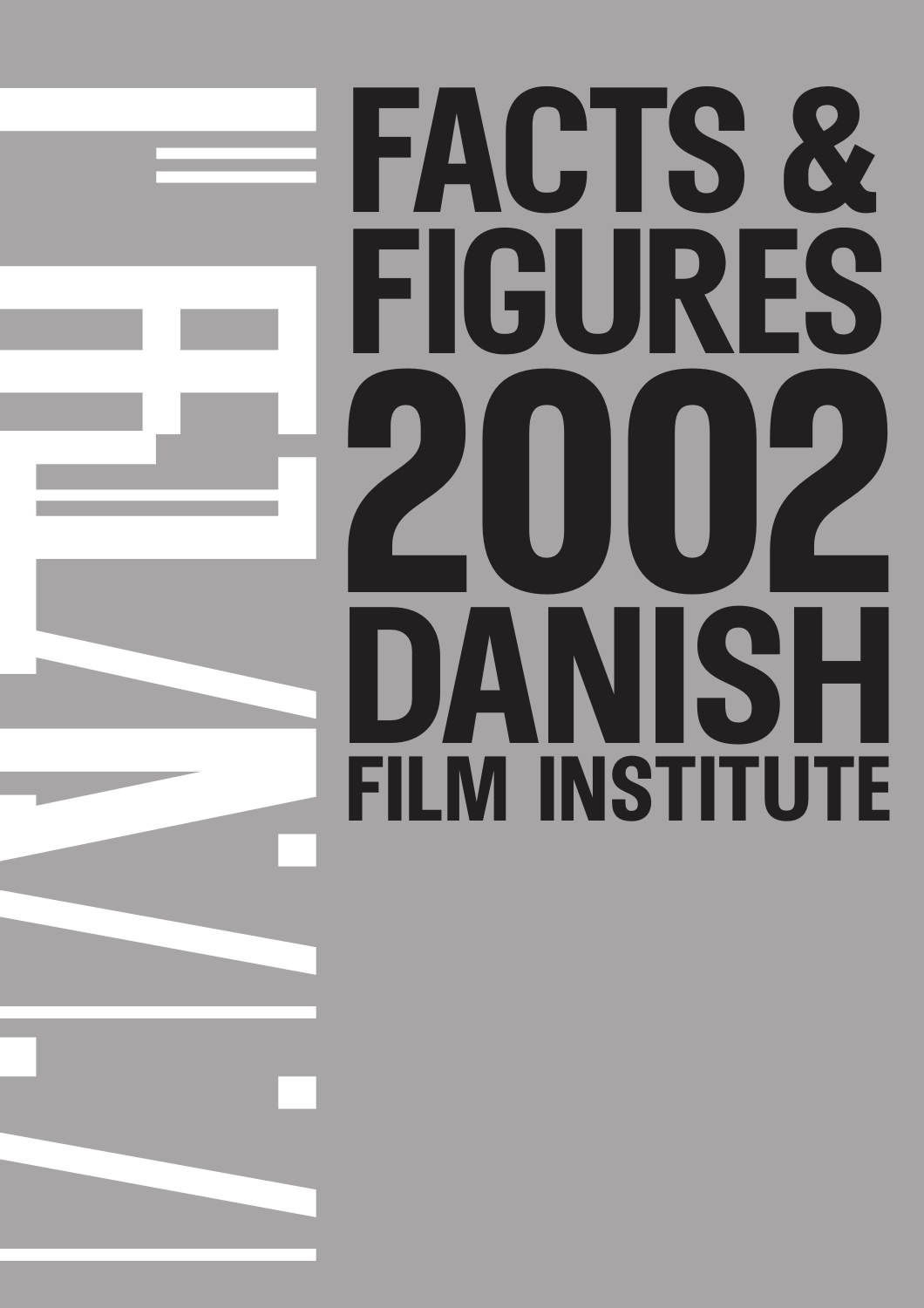# **KEY FIGURES DENMARK**

| Population (2002)<br>Government/political organization<br>Average G.D.P. per capita/per month (1999)<br>Regulatory body for media                                                                                                                                                                                                                                                                                                                                                                                                                                                                                            | [Euro 2,810 m] DKK 20,896 m                                                | 5.3 <sub>m</sub><br>Constitutional monarchy<br>Ministry of Cultural Affairs                                       |
|------------------------------------------------------------------------------------------------------------------------------------------------------------------------------------------------------------------------------------------------------------------------------------------------------------------------------------------------------------------------------------------------------------------------------------------------------------------------------------------------------------------------------------------------------------------------------------------------------------------------------|----------------------------------------------------------------------------|-------------------------------------------------------------------------------------------------------------------|
| <b>Budgets 2001</b><br>Total government subsidy to cinema activities<br>- hereof for production (feature films)<br>- hereof for production (shorts & documentaries)                                                                                                                                                                                                                                                                                                                                                                                                                                                          | [Euro 49 m]<br>[Euro 18.8 m]<br>[Euro 5.2 m]                               | DKK 364 m<br>DKK 140 m<br><b>DKK 39 m</b>                                                                         |
| <b>Production 2001</b><br><b>FEATURE FILMS</b><br>Danish feature films released<br>- supported by DFI (finance: national or "major" coproductions)<br>- of these: films for children and young people<br>Minor coproductions released (in DK and C.o.O. 2001) and supported by DFI<br>Average cost of a feature film<br>Average subsidy coverage<br>SHORT FILMS & DOCUMENTARIES<br>DFI Danish short films & documentaries<br>- allocated production support (5 released commercially)<br>- promotion support<br>- minor coproductions (C.o.O. offshore)<br>Average cost of a short & documentary<br>Average subsidy coverage | [Euro 1.6 m]<br>[Euro 0.718 m]                                             | 19<br>19<br>8<br>4<br>DKK 12.1 m<br>49%<br>50<br>32<br>16<br>2<br>DKK 1.6 m<br>46%                                |
| <b>Distribution 2001</b><br>Number of distributors<br>Number of films screened<br>Number of first releases<br>Average number of admission: national films released 2001<br>Average number of admissions: foreign films released 2001                                                                                                                                                                                                                                                                                                                                                                                         |                                                                            | 14<br>661<br>172<br>138,000<br>49,000                                                                             |
| <b>Exhibition 2001</b><br><b>CINEMAS</b><br>Number of cinemas<br>Number of screens<br>Number of seats (1000s)<br>Number of admissions per capita<br>Average ticket price incl. VAT<br>Average film rental percentage of GBO<br>Cinema admissions (national share 30 percent)<br>GBO incl. VAT (national share 28 percent)                                                                                                                                                                                                                                                                                                    | [Euro 7.30]<br>[Func 1.6 m]<br>[Euro 87 m]                                 | 165<br>361<br>55.200<br>2,22<br><b>DKK 54</b><br>44%<br><b>DKK 12 m</b><br>DKK 646 m                              |
| Television & Video 2000<br>Number of public nationwide broadcasting channels<br>[DR1; DR2 (satellite 74% coverage); TV 2; TV 2 Zulu]<br>Number of nationwide private channels [TV3, TV3+, Tv Danmark1; TvDanmark2]<br>TV, cable, satellite dish penetration of households:<br>TV<br>Cable<br>Satellite dish<br><b>VCR</b> penetration<br>DVD penetration<br>Video software market revenue (1999)<br>VHS rentals<br>DVD rentals<br>VHS sales revenue<br>DVD sales revenue                                                                                                                                                     | [Euro 160 m]<br>[Euro 70 m]<br>[Euro 0.780 m]<br>[Euro 85 m]<br>[Euro 5 m] | 4<br>4<br>97%<br>63%<br>16%<br>77%<br>7%<br>DKK 1,187 m<br>DKK 517 m<br>DKK 5.8 m<br>DKK 628 m<br><b>DKK 36 m</b> |
| (Source: Media Trends 2001, Nordicom, Göteborg University 2001)                                                                                                                                                                                                                                                                                                                                                                                                                                                                                                                                                              |                                                                            |                                                                                                                   |

**TABLE 2**

#### **DFI BUDGET 2002**

|                                                                                           | <b>EURO (1000S)</b> | <b>DKK (1000S)</b> |
|-------------------------------------------------------------------------------------------|---------------------|--------------------|
| PRODUCTION & DEVELOPMENT                                                                  |                     |                    |
| <b>Feature films subsidies</b>                                                            |                     |                    |
| - Production (consultant scheme)                                                          | 11,507              | 85,500             |
| - Production (60-40 scheme)                                                               | 4,980               | 37,000             |
| - Script (consultant scheme)                                                              | 1,009               | 7,500              |
| - Development                                                                             | 1,346               | 10,000             |
| Shorts & documentaries subsidies                                                          |                     |                    |
| - Production                                                                              | 4,441               | 33,000             |
| - Script & development<br>(shorts & documentaries: 22.500 / ch-y: 7,500 / reserve: 3,000) | 808                 | 6,000              |
| <b>Other subsidies</b>                                                                    |                     |                    |
| - Workshops                                                                               | 67                  | 500                |
| - Workshops (external)                                                                    | 269                 | 2,000              |
| - Multimedie Pilot Project                                                                | 404                 | 3,000              |
| - Short Fiction Film Denmark                                                              | 538                 | 4,000              |
| - Eurimages & NFTF                                                                        | 1.211               | 9.000              |
| - Reserve                                                                                 | 1,157               | 8,600              |
|                                                                                           |                     |                    |
| TOTAL ALLOCATION PRODUCTION & DEVELOPMENT                                                 | 27,739              | 206,100            |
|                                                                                           |                     |                    |
| <b>DISTRIBUTION &amp; MARKETING</b><br><b>Feature films</b>                               |                     |                    |
| - Promotion/marketing subsidies                                                           | 1,615               | 12,000             |
| - Print subsidies                                                                         | 740                 | 5,500              |
| - Import of quality films                                                                 | 296                 | 2,200              |
| - Promotion - festivals abroad                                                            | 323                 | 2,400              |
| - Promotion - sales abroad                                                                | 135                 | 1,000              |
| - Promotion - Denmark                                                                     | 269                 | 2,000              |
| - Subtitling and dubbing                                                                  | 67                  | 500                |
| - Bunny's Talesproject                                                                    | 135                 | 1,000              |
| <b>SUBTOTAL</b>                                                                           | 3,580               | 26,600             |
|                                                                                           |                     |                    |
| <b>Shorts &amp; documentaries</b>                                                         |                     |                    |
| - Promotions subsidies                                                                    | 269                 | 2,000              |
| - Print subsidies<br>- Acquisition of (copy)rights                                        | 202<br>202          | 1,500<br>1,500     |
| - Acquisition of shorts & documentaries                                                   | 269                 | 2,000              |
| - Acquisition of licences                                                                 | 74                  | 550                |
| - Promotion - festivals                                                                   | 202                 | 1,500              |
| - Reserve (DVD and educational material)                                                  | 202                 | 1,500              |
| <b>SUBTOTAL</b>                                                                           | 1,420               | 10,550             |
|                                                                                           |                     |                    |
| <b>Cinemas</b>                                                                            |                     |                    |
| - Cinema refurbishment                                                                    | 283                 | 2,100              |
| - Art cinemas                                                                             | 336                 | 2,500              |
| - Cinema re-establishment                                                                 | 135                 | 1,000              |
| <b>SUBTOTAL</b>                                                                           | 754                 | 5,600              |
| Center for Children & Young People                                                        | 336                 | 2,500              |
| Media Desk                                                                                | 81                  | 600                |
| Reserve                                                                                   | 34                  | 250                |
|                                                                                           | 451                 | 3.350              |
|                                                                                           |                     |                    |
| TOTAL ALLOCATION DISTRIBUTON & MARKETING                                                  | 6,205               | 46,100             |
| TOTAL ALLOCATION FOR GRANTS FOR SPECIFIC PURPOSES                                         |                     |                    |
| - (publications, education, organizations etc.)                                           | 497                 | 3,700              |
| TOTAL ALLOCATION FOR SUBSIDY PURPOSES                                                     | 34,441              | 255,900            |
| TOTAL OPERATION COSTS                                                                     | 14,522              | 107,900            |
|                                                                                           |                     |                    |
| <b>TOTAL</b>                                                                              | 48,964              | 363,800            |
|                                                                                           |                     |                    |

**Note 1)** Total operation costs include the DFI Archive, Library, Cinematheque, Videotheque, Café and public facilities. **Note 2)** Currency conversion: ECU l = DKK 7.43

The Danish Film Institute is a state organization under the aegis of the Ministry of Culture, and like other state bodies it is allocated funds for the year ahead when Folketinget (the Danish parliament)<br>adopts Finansloven (the Annual Budget). For 2002 the DFI was granted DKK 364 m [Euro 49 m].<br>The DFI employs almost 150 pe

#### **TABLE 3**

# **DFI ACTIVITIES 2001**

| <b>PRODUCTION &amp; DEVELOPMENT</b> |            |
|-------------------------------------|------------|
| Number of subsidies (feature film)  |            |
| - Script                            | 107 titles |
| - Development                       | 38 titles  |
| - Production                        | 24 titles  |
| Number of subsidies (shorts & docu) |            |
| - Script                            | 98 titles  |
| - Development                       | 41 titles  |
| - Production                        | 54 titles  |
| Number of productions: Workshops    |            |
| - Film Workshop Copenhagen          | 29 titles  |
| - Workshop Haderslev                | 27 titles  |
| <b>DISTRIBUTION &amp; MARKETING</b> |            |
| Promotion                           |            |
| Promotion subsidies (feature film)  | 21 titles  |
| Promotion subsidies (shorts & docu) | titles     |
| Print subsidies (feature film)      | titles     |
| Print subsidies (shorts & docu)     | titles     |

**Distribution/Exhibition** Import grants (feature film) … titles Cinema refurbishment 35 cinemas reading a responsibility of the matrice of the contract of the contract of the contract of the contract of the contract of the contract of the contract of the contract of the contract of the contract of the contract of the **DFI distribution unit: catalogue**  Catalogue >20 **DFI distribution unit: sales & rentals** Video sales 28,333 units Video rentals 10,768 units **ARCHIVE & CINEMATHEQUE \_\_\_\_\_\_\_\_\_\_\_\_\_\_\_\_\_\_\_\_\_\_\_\_\_\_ Film Archive** Catalogue 31,464 titles Restoration - feature film - shorts & documentary 22 titles in the shorts of the shorts of the shorts of the shorts of the shorts of the s<br>22 titles in the short of the shorts of the shorts of the shorts of the short of the short of the short of the Circulation

| titles<br>cinemas<br>cinemas | <b>Stills &amp; Poster Archive</b><br>Number of stills files<br>Number of posters<br>Number of service transactions | 45,000<br>19,455<br>4,052 |
|------------------------------|---------------------------------------------------------------------------------------------------------------------|---------------------------|
|                              | Library                                                                                                             |                           |
| 00 titles                    | Books, periodicals & annuals                                                                                        | 60.918 units              |
|                              | Clippings (film titles and individuals)                                                                             | 51.894 units              |
|                              | Microfilm-jackets                                                                                                   | 6,990 untis               |
| 33 units                     | Unpublished film scripts                                                                                            | 13.214 units              |
| 68 units                     | Periodicals / annuals in subscription                                                                               | 455 units                 |
|                              | Library service                                                                                                     | 21.102 transactions       |
|                              | Cinematheque & public facilities                                                                                    |                           |
|                              | Number of screenings                                                                                                | 2,343                     |
| 64 titles                    | Number of admissions                                                                                                | 100,306                   |
|                              | Number of subscribers                                                                                               | 4.977                     |
| 10 titles                    | Average number of admissions per screening                                                                          | 43                        |
| 22 titles                    | Children's Cinema (screenings)                                                                                      | 270                       |
| 69 titles                    | Children's Cinema (number of admissions)                                                                            | 5.600                     |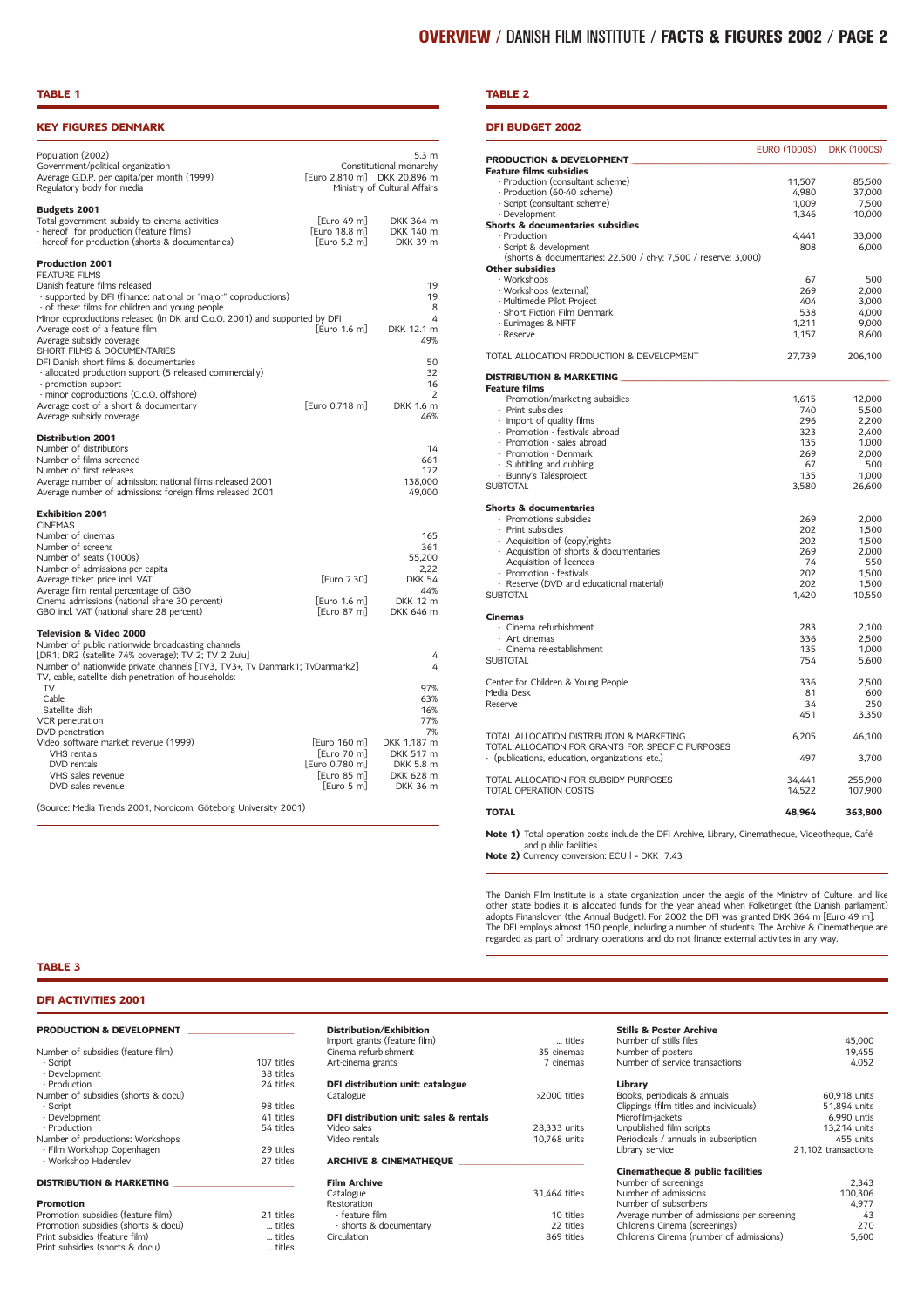#### **SHORTS & DOCUMENTARIES / RELEASES 2001**

All films below have either been allocated a DFI production grant or are included in DFI's promotion and non-commercial distribution (i.e. festival and educational screenings).

|                | Danish title / English title<br>Production costs                                                               |                |             |                      | DFI subsidy  |             |                  |                                                          |           |      |      |              |           |                                   |                          |                       |
|----------------|----------------------------------------------------------------------------------------------------------------|----------------|-------------|----------------------|--------------|-------------|------------------|----------------------------------------------------------|-----------|------|------|--------------|-----------|-----------------------------------|--------------------------|-----------------------|
|                |                                                                                                                | 1000s          |             |                      | 1000s        |             |                  |                                                          |           |      |      |              |           |                                   |                          |                       |
|                |                                                                                                                | <b>DKK</b>     | <b>EURO</b> | %                    | <b>DKK</b>   | <b>EURO</b> |                  | Participation                                            |           |      |      |              |           |                                   | Release                  |                       |
|                | a                                                                                                              | $\mathbf b$    |             | $\mathbf{c}$         | d            |             | e                |                                                          | g         | h    |      |              | k         |                                   | m                        | n                     |
|                |                                                                                                                |                |             |                      |              |             |                  |                                                          |           |      |      |              |           |                                   |                          |                       |
|                | <b>DANISH PRODUCTIONS</b>                                                                                      |                |             |                      |              |             |                  |                                                          |           |      |      |              |           |                                   |                          |                       |
| 1              | Alice og Emil / Getting the Picture                                                                            | 1,553          | 209         | 47                   | 730          | 98          | a                | dk-[dr]-[nftf]-[mp]                                      | td        | ch-y | anim | fict         | 7         |                                   | 2001.02.23               | Arken                 |
| 2              | Babelstårnet                                                                                                   |                |             | $\ddot{\phantom{a}}$ | 700          | 94          | b                |                                                          | abn       |      |      | docu         |           |                                   | 2001.00.00               | Skt.Nikolaj           |
| 3              | Blod og håb/ Seasons of Blood and Hope [*] 2,713                                                               |                | 365         | 50                   | 1.361        | 183         | b                | dk-no-se-[dr]-[nftf]                                     | abn       |      |      | docu         | 70        | $\ddot{\phantom{a}}$              | 2001.04.06               | dfi-distr             |
| 4<br>5         | Elefanten og sommerfuglen<br>Epidemien / The Epidemic                                                          | 938<br>1,480   | 126<br>199  | 89<br>68             | 837<br>1.000 | 113<br>135  | b<br>$\mathsf a$ | dk<br>dk-[dr]                                            | td<br>abn | ch-y |      | fict<br>docu | 21<br>50  | $\cdots$                          | 2001.07.19<br>2001.03.14 | dfi-distr<br>Dagmar   |
| 6              | Ernst-filmene 1)                                                                                               | 4,020          | 541         | 42                   | 1,700        | 229         | $\mathsf a$      | dk-fi-is-no-se-[dr]-[nftf]                               | td        | ch-y | anim | fict         | 42        | $\cdots$                          | 2001.00.00               | dfi-distr             |
| $\overline{7}$ | Family/Family [*]                                                                                              | 1,460          | 197         | 65                   | 950          | 128         | $\mathsf a$      | dk                                                       | jh        |      |      | docu         | 90        | $\cdots$<br>$\ddotsc$             | 2001.11.09               | Grand                 |
| 8              | Filmskatten/ The Cinematic Treasure 2)                                                                         | 2,273          | 306         | 62                   | 1,400        | 188         | b                | dk-[nftf]                                                | td        | ch-y |      | int.akt.     |           | $\cdots$                          | 2001.10.01               | <b>Buster FF</b>      |
| 9              | FodboldDrengen/ The Soccer Boy                                                                                 | 1.613          | 217         | 31                   | 500          | 67          | a                | dk-[dr]-[nftf]                                           | td        | ch-y |      | docu         | 45        | $\ddotsc$                         | 2001.01.25               | dfi-distr             |
| 10             | Glistrup                                                                                                       | 769            | 104         | 61                   | 469          | 63          | a                | dk                                                       | jh        |      |      | docu         | 59        | dr                                | 2001.04.19               | dr tv                 |
| 11             | Helgoland/Helgoland                                                                                            | 428            | 58          | 90                   | 385          | 52          | b                | dk                                                       | jh        |      |      | docu         | 12        |                                   | 2001.02.16               | dfi-distr             |
| 12             | Jesus Christ Airlines                                                                                          | 3,653          | 492         | 15                   | 550          | 74          | b                | dk-gb-ir-is-no-se-[nftf]                                 | jh        |      |      | docu         | 60        | $\mathbf{u}$                      | 2001.11.29               | Park Bio              |
| 13             | Malakota                                                                                                       | 1.415          | 190         | 53                   | 750          | 101         | $\mathsf a$      | dk-no-se-[dr]-[nftf]                                     | td        |      |      | docu         | 60        |                                   | 2001.07.19               | dfi-distr             |
| 14             | Malaria!                                                                                                       | 717            | 97          | 56                   | 400          | 54          | $\mathsf a$      | dk                                                       | abn       |      |      | docu         | 46        |                                   | 2001.10.19               | dfi-distr             |
| 15             | Min egen motorhest                                                                                             | 599            | 81          | 83                   | 500          | 67          | a                | dk                                                       | td        | ch-y |      | docu         | 25        |                                   | 2001.10.18               | dfi-distr             |
| 16             | Mødet med den fremmede (Levende ord 3) 1,177                                                                   |                | 158         | 59                   | 700          | 94          | $\mathsf a$      | dk                                                       | jh        |      |      | docu         | 59        | $\mathbf{u}$                      | 2001.10.19               | dfi-distr             |
| 17             | Ny fattigdom, den                                                                                              | 663            | 89          | 44                   | 293          | 39          | $\mathsf a$      | dk                                                       | abn       |      |      | docu         | 50        | $\cdots$                          | 2001.11.10               | Park Bio              |
| 18<br>19       | Omklædningsrummet/ The Locker Room<br>Omvej til frihed/ Detour to Freedom [*]                                  | 875<br>1,856   | 118<br>250  | 70<br>27             | 610<br>500   | 82<br>67    | $\mathsf a$<br>a | dk-[tv2]<br>dk-fi-se-[nftf]                              | td<br>jh  | ch-y |      | docu<br>docu | 25<br>81  |                                   | 2001.11.16<br>2001.08.31 | Cinemateket<br>Empire |
| 20             | Pigen i havnen/ Faith, Love and Charity [*]                                                                    | 1,244          | 167         | 65                   | 811          | 109         | b                | dk-gb-se-[dr]                                            | abn       |      |      | docu         | 83        | $\ldots$                          | 2001.09.24               | Øst f.Paradis         |
| 21             | Portræt af Gud/ Portrait of God [*]                                                                            | 3,261          | 439         | 40                   | 1.300        | 175         | b                | dk-fi-no-se-[dr]                                         | abn       |      |      | docu         | 80        | $\ddotsc$<br>$\ddotsc$            | 2001.04.20               | Grand                 |
| 22             | På ama'r                                                                                                       | 2,395          | 322         | 42                   | 1,000        | 135         | $\mathsf a$      | dk                                                       | jh        |      |      | fict         | 42        | $\ddotsc$                         | 2001.08.17               | Gloria                |
| 23             | Radiofolket/Talkradio                                                                                          | 698            | 94          | 59                   | 415          | 56          | $\mathsf a$      | dk                                                       | jh        |      |      | docu         | 28        | $\ddotsc$                         | 2001.04.24               | dfi-distr             |
| 24             | Rod i familien                                                                                                 | 1,120          | 151         | 43                   | 476          | 64          | $\mathsf a$      | dk-[dr]                                                  | abn       |      |      | docu         | 58        | $\ddotsc$                         | 2001.02.06               | Cinemateket           |
| 25             | Rod i familien - del 2                                                                                         | 757            | 102         | 39                   | 297          | 40          | $\mathsf a$      | dk-[dr]                                                  | abn       |      |      | docu         | 59        | $\cdots$                          | 2001.02.06               | Cinemateket           |
| 26             | Råt for usødet                                                                                                 | 1,024          | 138         | 61                   | 625          | 84          | $\mathsf a$      | $dk$ [tv2]                                               | abn       |      |      | docu         | 52        | $\ddotsc$                         | 2001.05.30               | dfi-distr             |
| 27             | Stjålne alfabet, det                                                                                           | 321            | 43          | 74                   | 238          | 32          | a                | dk                                                       | abn       |      |      | docu         | 39        |                                   | 2001.04.10               | Cinemateket           |
| 28             | Storm P. opfindelser/ Storm P. Inventions                                                                      | 1.193          | 161         | 59                   | 700          | 94          | $\mathsf a$      | dk-[dr]-[nftf]                                           | td        | ch-y |      | docu         | 15        | $\ddotsc$                         | 2001.08.29               | Nationalmuseet        |
| 29             | To må man være                                                                                                 | 917            | 123         | 55                   | 501          | 67          | a                | dk-[dr]                                                  | abn       |      |      | docu         | 101       | $\ddotsc$                         | 2001.09.28               | Cinemateket           |
| 30<br>31       | Trækfugle/ Birds of Passage<br>Tugt og utugt / Part I & Part II                                                | 3,617<br>2,086 | 487<br>281  | 29<br>14             | 1,050<br>300 | 141<br>40   | b<br>b           | dk-[tv2]<br>dk-se-[nftf]                                 | abn<br>jh |      |      | fict<br>docu | 40<br>116 | $\cdots$                          | 2001.11.26<br>2001.10.18 | Dagmar<br>dfi-distr   |
| 32             | Y - fædre og sønner                                                                                            | 1,311          | 176         | 69                   | 900          | 121         | $\mathsf a$      | dk                                                       | jh        |      |      | docu         | 80        | $\ddotsc$<br>$\ddot{\phantom{a}}$ | 2001.09.17               | dfi-distr             |
|                |                                                                                                                |                |             |                      |              |             |                  |                                                          |           |      |      |              |           |                                   |                          |                       |
|                | Total                                                                                                          | 48,147         | 6,480       | 46                   | 22,249       | 2.994       |                  |                                                          |           |      |      |              |           |                                   |                          |                       |
|                | Average                                                                                                        | 1,553          | 209         | 46                   | 718          | 97          |                  |                                                          |           |      |      |              |           |                                   |                          |                       |
| 33             | Connections - Ray Johnson                                                                                      |                |             |                      |              |             |                  |                                                          |           |      |      |              |           |                                   |                          |                       |
|                | / Connections - Ray Johnson                                                                                    |                |             |                      |              |             |                  | DFI-Workshop                                             |           |      |      | docu         |           |                                   | 2001.04.05               |                       |
| 34             | Escape/Escape                                                                                                  |                |             |                      |              |             |                  | DFI-Workshop                                             |           |      |      | fict         |           |                                   | 2001.08.12               |                       |
| 35             | Sofies hjerte/ Sofie's Heart                                                                                   |                |             |                      |              |             |                  | DFI-Workshop                                             |           | ch-y |      | docu         |           |                                   | 2001.02.01               |                       |
| 36             | Søn/Son                                                                                                        |                |             |                      |              |             |                  | DFI-Workshop                                             |           |      |      | docu         |           |                                   | 2001.06.07               |                       |
| 37             | Den gang jeg slog tiden ihjel                                                                                  |                |             |                      |              |             |                  |                                                          |           |      |      |              |           |                                   |                          |                       |
|                | / Curiosity Killed the Fish                                                                                    |                |             |                      |              |             |                  | Short Fiction Film Denmark                               |           |      |      | fict         |           |                                   | 2001.12.10               |                       |
| 38<br>39       | Gråvejr/ Another Blue Day<br>Kys Kys/ Kiss Kiss                                                                |                |             |                      |              |             |                  | Short Fiction Film Denmark<br>Short Fiction Film Denmark |           |      |      | fict<br>fict |           |                                   | 2001.01.03               |                       |
| 40             | Se mig nu/ Look At Me                                                                                          |                |             |                      |              |             |                  | Short Fiction Film Denmark                               |           | ch-y |      | fict         |           |                                   | 2001.04.25<br>2002.09.26 |                       |
| 41             | Skoda/ Skoda                                                                                                   |                |             |                      |              |             |                  | Short Fiction Film Denmark                               |           |      |      | fict         |           |                                   | 2001.12.10               |                       |
| 42             | Susanne Sillemann/ Susanne Sillemann                                                                           |                |             |                      |              |             |                  | Short Fiction Film Denmark                               |           | ch-y |      | fict         |           |                                   | 2001.02.00               |                       |
| 43             | To kvinder/ Two Women                                                                                          |                |             |                      |              |             |                  | Short Fiction Film Denmark                               |           |      |      | fict         |           |                                   | 2001.01.17               |                       |
| 44             | Anne Franks rejse                                                                                              |                |             |                      |              |             |                  | Acquisition                                              |           |      |      | docu         |           |                                   | 2001.09.17               |                       |
| 45             | Ka' vi være det bekendt                                                                                        |                |             |                      |              |             |                  | Acquisition                                              |           |      |      | docu         |           |                                   | 2001.04.03               |                       |
| 46             | Min største gave                                                                                               |                |             |                      |              |             |                  | Acquisition                                              |           |      |      | docu         |           |                                   | 2001.09.17               |                       |
| 47             | Staceyann Chin/ Staceyann Chin                                                                                 |                |             |                      |              |             |                  | Acquisition                                              |           |      |      | docu         |           |                                   | 2001.07.26               |                       |
| 48             | Tro, håb og batman/ Faith, Hope and Batman                                                                     |                |             |                      |              |             |                  | Acquisition                                              |           | ch-y |      | fict         |           |                                   | 2001.07.06               |                       |
|                | OFFSHORE COPRODUCTIONS / MINOR / The following overview is limited to films which have received a DFI-subsidy. |                |             |                      |              |             |                  |                                                          |           |      |      |              |           |                                   |                          |                       |
|                | 49 Lyset holder mig med selskab                                                                                | 3,734          |             |                      | 450          |             | a                | dk-no-se                                                 | abn       |      |      | docu         |           |                                   | 2001.10.18               |                       |
| 50             | Respect!                                                                                                       | 1.300          |             |                      | 200          |             | b                | dk-fi-se                                                 | ih        | y    |      | docu         |           |                                   | 2001.01.18               |                       |

**Note 1)** Ernst-filmene: 1) Ernst på skøjter/ Ernst Goes Skating; 2) 6) Ernst på togrejse/ Ernst and the Train Journey; 3) Ernst i Tivoli/ Ernst in Tivoli; 4) Ernst og fodbolden/ Ernst and His New Football;<br>5) Ernst i svøm

**Note 2)** A non-commercial edu-tainment dvd-rom about film for children.

**Note 3)** Tiltles marked with [\*] have been given a commercial release.

COLUMNS Column a: Distribution title in Denmark/abroad. Column b: production costs. Column c: percent of dfi subsidy to production costs. Column d: dfi subsidy. Column e: either "a" for account-figures or "b"<br>for budget-fi mation. Column j: category · [docu]: documentary, [fict]: fiction, [expe]: experimental. [int.akt.]: interactive. Column k: length in minutes. Column l: First television screening [dr]: DRTV, [tv2]: TV 2/Danmark. Colum

**For further information go to: www.dfi.dk. Click on 'links & databaser'. Click on 'distributionskataloget' or 'Danish Films'.**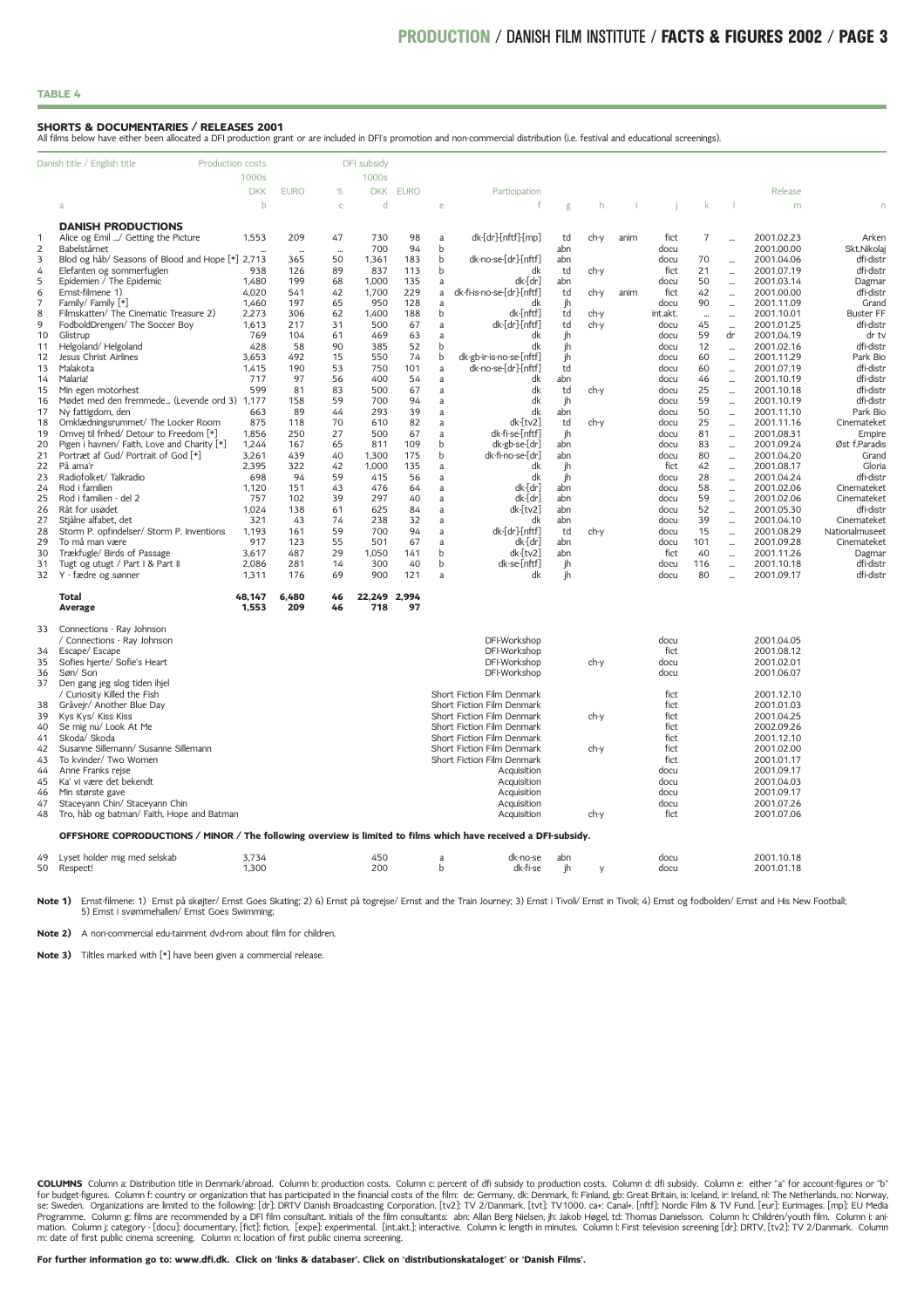#### **FEATURE FILMS / RELEASES 2001**

| English title                                                                                                                                                                                                                                                                                                                                                                                                          | Release                                                                                                                                                                                                                                                                |                                                                              | Admissions<br>as of<br>01.05.02<br>(1000s) | Admissions<br>as of<br>31.12.01<br>(1000s)                                                                                                 |                                                                                                                                                                     |                                                                                                                                                                     | costs<br><b>DKK</b><br>(1000s)                                                                                                                                                          | Production Production<br>costs<br><b>EURO</b><br>(1000s)                                                                                                             |                                                                                                                   | DFI<br>subsidy<br><b>DKK</b><br>(1000s)                                                                                                                                  | <b>EURO</b><br>(1000s)                                                                                                                          | Participation                                                                                                                                                                                                                                                         | Subsidy<br>type                                                                                                                                             |                                                                                                                                                                               |                                                                                                                                                                                                 |                                                                                                                                                                                       |      |                                                                                                                  |
|------------------------------------------------------------------------------------------------------------------------------------------------------------------------------------------------------------------------------------------------------------------------------------------------------------------------------------------------------------------------------------------------------------------------|------------------------------------------------------------------------------------------------------------------------------------------------------------------------------------------------------------------------------------------------------------------------|------------------------------------------------------------------------------|--------------------------------------------|--------------------------------------------------------------------------------------------------------------------------------------------|---------------------------------------------------------------------------------------------------------------------------------------------------------------------|---------------------------------------------------------------------------------------------------------------------------------------------------------------------|-----------------------------------------------------------------------------------------------------------------------------------------------------------------------------------------|----------------------------------------------------------------------------------------------------------------------------------------------------------------------|-------------------------------------------------------------------------------------------------------------------|--------------------------------------------------------------------------------------------------------------------------------------------------------------------------|-------------------------------------------------------------------------------------------------------------------------------------------------|-----------------------------------------------------------------------------------------------------------------------------------------------------------------------------------------------------------------------------------------------------------------------|-------------------------------------------------------------------------------------------------------------------------------------------------------------|-------------------------------------------------------------------------------------------------------------------------------------------------------------------------------|-------------------------------------------------------------------------------------------------------------------------------------------------------------------------------------------------|---------------------------------------------------------------------------------------------------------------------------------------------------------------------------------------|------|------------------------------------------------------------------------------------------------------------------|
| a                                                                                                                                                                                                                                                                                                                                                                                                                      | b                                                                                                                                                                                                                                                                      | c                                                                            | d                                          | e                                                                                                                                          | f                                                                                                                                                                   | g                                                                                                                                                                   | h                                                                                                                                                                                       |                                                                                                                                                                      |                                                                                                                   |                                                                                                                                                                          |                                                                                                                                                 | k                                                                                                                                                                                                                                                                     |                                                                                                                                                             | m                                                                                                                                                                             | n                                                                                                                                                                                               | $\circ$                                                                                                                                                                               | p    | $\mathsf{C}$                                                                                                     |
| 1 The King Is Alive (Dogme)<br>2 Prop & Berta<br>3 Jewel of the Desert<br>4 The Flying Granny<br>5 Count Axel<br>6 Bunny's Tales 4<br>7 Truly Human<br>8 Kat<br>9 Send More Candy<br>10 Anja & Viktor<br>11 Leïla<br>12 One-hand Clapping<br>13 Mona's World<br>14 My Sister's Kids<br>15 Jolly Roger<br>16 Kira's Reason - A Love Story<br>17 Chop Chop<br>18 Shake It All About<br>19 The Olsen Gang Junior<br>Total | 2001.01.05<br>2001.01.26<br>2001.02.02<br>2001.02.09<br>2001.04.06<br>2001.04.06<br>2001.04.27<br>2001.06.08<br>2001.07.06<br>2001.08.03<br>2001.08.17<br>2001.08.17<br>2001.09.07<br>2001.10.12<br>2001.10.12<br>2001.10.26<br>2001.11.02<br>2001.11.16<br>2001.12.14 | f-ch-y<br>f-ch-y<br>f-ch-v<br>f-ch-v<br>f-ch-y<br>f-ch-y<br>f-ch-y<br>f-ch-y | 406<br>579<br>194                          | 13<br>85<br>$103 \quad 3$<br>257<br>67<br>9<br>54<br>14<br>76<br>572<br>1<br>199<br>100<br>395<br>98<br>63<br>95<br>329 4 b<br>74<br>2,605 | 4<br>3<br>5<br>3<br>4<br>$\overline{4}$<br>2<br>$\overline{3}$<br>$\overline{4}$<br>$\overline{2}$<br>5<br>3<br>$\overline{3}$<br>$\overline{2}$<br>5<br>4 b<br>4 b | a<br>b<br>b<br>$\mathbf b$<br>b<br>b<br>b<br>$\mathsf b$<br>$\mathbf b$<br>$\mathbf b$<br>$\mathsf{h}$<br>$\mathbf b$<br>$\mathbf b$<br>$\mathbf b$<br>$\mathsf{h}$ | 15,221<br>8,795<br>11,705<br>9.280<br>13,497<br>7.000<br>10,123<br>12,071<br>13,711<br>13,700<br>11,531<br>16,000<br>11,918<br>16,264<br>7,000<br>11,227<br>16,568<br>15,000<br>220,610 | 2,049<br>1,184<br>1,575<br>1,249<br>1,817<br>942<br>1,362<br>1,625<br>1,845<br>1,844<br>1,552<br>2,153<br>1,604<br>2,189<br>942<br>1,511<br>2,230<br>2,019<br>29,692 | 3<br>55<br>43<br>54<br>37<br><br>43<br>49<br>69<br>37<br>75<br>65<br>51<br>42<br>46<br>43<br>45<br>52<br>33<br>46 | 500<br>4,800<br>5.000<br>5.000<br>5,000<br>3.000<br>5,000<br>8,305<br>5,095<br>10,221<br>7,509<br>8.189<br>5,000<br>7.430<br>3.000<br>5.000<br>8,611<br>5,000<br>101,660 | 67<br>646<br>673<br>673<br>673<br>404<br>673<br>1,118<br>686<br>1,376<br>1,011<br>1,102<br>673<br>1,000<br>404<br>673<br>1,159<br>673<br>13,682 | dk-fi-no-se-[dr]-[nftf]<br>dk-la-no-se<br>dk-[tv2]<br>dk<br>dk-[tv2]-[tvt]-[nftf]<br>dk-[dr]<br>dk<br>dk-se<br>dk-[tv2]<br>dk-gb-mo<br>dk-[dr]<br>dk-[tv2]-[nftf]-[mp]<br>dk-[tv2]<br>dk-de-[tv2]-[nftf]<br>dk-[dr]<br>dk-se-[nftf]<br>dk-de-[tv2]-[nftf]<br>dk-[tv2] | mo<br>pn<br>60-40<br>60-40<br>60-40<br>td<br><b>VW</b><br>60-40<br>td<br>60-40<br>mo-gds<br><b>VW</b><br>gds<br>60-40<br>td<br>gds<br>60-40<br>gds<br>60-40 | $\circ$<br>$\circ$<br>$\circ$<br>$\circ$<br>$\cdots$<br>$\circ$<br>$\circ$<br>$\circ$<br>$\circ$<br>$\circ$<br>$\circ$<br>$\circ$<br>$\circ$<br>$\circ$<br>$\circ$<br>$\circ$ | 3<br>$\overline{2}$<br>2<br>4<br>$\mathbf{1}$<br><br>5<br>3<br>$\overline{2}$<br>$\overline{1}$<br>20<br>4<br>2<br>$\overline{2}$<br>3<br>$\overline{2}$<br>2<br>$\mathbf{1}$<br>$\overline{2}$ | Dogma<br>comedy<br>comedy<br>comedy<br>comedy<br>Dogme<br>thriller<br>dra-comedy<br>comedy<br>drama<br>comedy<br>comedy<br>comedy<br>adventure<br>Dogme<br>comedy<br>comedy<br>comedy | anim | 109<br>-73<br>82<br>78<br>90<br>60<br>90<br>90<br>76<br>89<br>90<br>84<br>85<br>78<br>90<br>92<br>90<br>98<br>85 |
| Total exclusive (1) and (6)<br>Average                                                                                                                                                                                                                                                                                                                                                                                 |                                                                                                                                                                                                                                                                        |                                                                              |                                            |                                                                                                                                            | 4                                                                                                                                                                   |                                                                                                                                                                     | 205,389<br>12,082                                                                                                                                                                       | 27,643<br>1,626                                                                                                                                                      | 49<br>49                                                                                                          | 101,160<br>5,951                                                                                                                                                         | 13,615<br>801                                                                                                                                   |                                                                                                                                                                                                                                                                       |                                                                                                                                                             |                                                                                                                                                                               |                                                                                                                                                                                                 |                                                                                                                                                                                       |      |                                                                                                                  |
| ADMISSION FIGURES (2001) FOR DANISH FEATURES RELEASED IN 2000                                                                                                                                                                                                                                                                                                                                                          |                                                                                                                                                                                                                                                                        |                                                                              |                                            |                                                                                                                                            |                                                                                                                                                                     |                                                                                                                                                                     |                                                                                                                                                                                         |                                                                                                                                                                      |                                                                                                                   |                                                                                                                                                                          |                                                                                                                                                 |                                                                                                                                                                                                                                                                       |                                                                                                                                                             |                                                                                                                                                                               |                                                                                                                                                                                                 |                                                                                                                                                                                       |      |                                                                                                                  |
| Help! I'm A Fish<br>The Bench<br>Flickering Lights<br>Pixie Panic<br>Italian for Beginners<br>Other Danish films 2001                                                                                                                                                                                                                                                                                                  | 2000.10.06<br>2000.10.27<br>2000.11.03<br>2000.11.24<br>2000.12.08                                                                                                                                                                                                     | f-ch-y<br>f-ch-y                                                             | 354<br>227<br>436<br>120<br>819            | 19<br>160<br>142<br>17<br>649<br>39                                                                                                        |                                                                                                                                                                     |                                                                                                                                                                     |                                                                                                                                                                                         |                                                                                                                                                                      |                                                                                                                   |                                                                                                                                                                          |                                                                                                                                                 |                                                                                                                                                                                                                                                                       |                                                                                                                                                             |                                                                                                                                                                               |                                                                                                                                                                                                 |                                                                                                                                                                                       |      |                                                                                                                  |
| <b>Total Danish films 2001</b>                                                                                                                                                                                                                                                                                                                                                                                         |                                                                                                                                                                                                                                                                        |                                                                              |                                            | 3,631                                                                                                                                      |                                                                                                                                                                     |                                                                                                                                                                     |                                                                                                                                                                                         |                                                                                                                                                                      |                                                                                                                   |                                                                                                                                                                          |                                                                                                                                                 |                                                                                                                                                                                                                                                                       |                                                                                                                                                             |                                                                                                                                                                               |                                                                                                                                                                                                 |                                                                                                                                                                                       |      |                                                                                                                  |
| OFFSHORE COPRODUCTIONS / MINOR / The following overview is limited to films which have received a DFI-subsidy.                                                                                                                                                                                                                                                                                                         |                                                                                                                                                                                                                                                                        |                                                                              |                                            |                                                                                                                                            |                                                                                                                                                                     |                                                                                                                                                                     |                                                                                                                                                                                         |                                                                                                                                                                      |                                                                                                                   |                                                                                                                                                                          |                                                                                                                                                 |                                                                                                                                                                                                                                                                       |                                                                                                                                                             |                                                                                                                                                                               |                                                                                                                                                                                                 |                                                                                                                                                                                       |      |                                                                                                                  |
| 20 Songs from the Second Floor<br>21 A Song for Martin<br>22 As White As In Snow<br>23 Honour of the House                                                                                                                                                                                                                                                                                                             | 2001.02.02<br>2001.03.23<br>2001.06.15<br>2001.08.10                                                                                                                                                                                                                   |                                                                              |                                            | 37<br>164<br>1<br>4                                                                                                                        |                                                                                                                                                                     |                                                                                                                                                                     | 47,908<br>32,492<br>30,597<br>14,106                                                                                                                                                    |                                                                                                                                                                      |                                                                                                                   | 1,000<br>3,411<br>3.392<br>300                                                                                                                                           |                                                                                                                                                 | se-dk-de-fr-no-[nftf]<br>se-dk-de-[nftf]<br>se-dk-[nftf]<br>is-dk-no-se [nftf]                                                                                                                                                                                        | <b>VW</b><br><b>VW</b><br>tw<br>mo                                                                                                                          |                                                                                                                                                                               |                                                                                                                                                                                                 |                                                                                                                                                                                       |      |                                                                                                                  |
|                                                                                                                                                                                                                                                                                                                                                                                                                        |                                                                                                                                                                                                                                                                        |                                                                              |                                            |                                                                                                                                            |                                                                                                                                                                     |                                                                                                                                                                     |                                                                                                                                                                                         |                                                                                                                                                                      |                                                                                                                   |                                                                                                                                                                          |                                                                                                                                                 |                                                                                                                                                                                                                                                                       |                                                                                                                                                             |                                                                                                                                                                               |                                                                                                                                                                                                 |                                                                                                                                                                                       |      |                                                                                                                  |

**COLUMNS** Column a: English title. Column b: release date. Column c: Films for family-children-youth. Column d: admissions as of 01.05.2002 Column e: admissions as of 31.12.2001 (source: national bureau of statistics: Statistics: Denmark (Danmarks Statistik). Column f: evaluation of reviews from eight Danish newspapers including seven dailies: points refer to a one to six scale, six being the highest. Column g: either "a" an for account-figures or "b" for budget-figures. Column h: production costs. Column i: percent of dfi subsidy to production costs. Column j: DFI-subsidy. Column k: country or organization that has participated in the<br>fin limited to the following: [dr]: DRTV Danish Broadcasting Corporation. [tv2]: TV 2/Danmark. [tvt]: TV1000. ca+: Canal+. [nff]: Nordic Flim & TV Fund. [eur]: Eurimages. [mp]: EU Media Programme. Column I: films are<br>supporte Column p: animation. Column q: length in minutes. **Further information about these releases can be found at DFI's website: www.dfi.dk.** 

DANISH FILM TITLES Danish productions: 1) The King is Alive (Dogme). 2) Prop & Berta. 3) Ørkenens juvel. 4) Flyvende farmor. 5) Grev Axel. 6) Karla Kanin Bio 4. 7) Et rigtigt menneske (Dogme). 8) Kat. 9) Send mere slik. 10) Anja & Viktor. 11) Leïla. 12) At klappe med een hånd. 13) Monas verden. 14) Min søsters børn. 15) Jolly Roger. 16) En kærlighedshistorie (Dogme). 17) Fukssvansen. 18) En kort en lang. 19) Olsen<br>Banden Junior

#### **TABLE 6**

| <b>OFFSHORE PARTICIPATION IN DANISH FEATURE FILMS</b> (principal producer Danish) |                   |                                |                   |                   |                          |                          |                     |                    |                          |                     |                                                              |  |
|-----------------------------------------------------------------------------------|-------------------|--------------------------------|-------------------|-------------------|--------------------------|--------------------------|---------------------|--------------------|--------------------------|---------------------|--------------------------------------------------------------|--|
| Number of national coproductions<br>Number of Danish releases                     | 92<br>(5)<br>(11) | 93<br>(6)<br>(10)              | 94<br>(6)<br>(14) | 95<br>(4)<br>(13) | 96<br>(10)<br>(20)       | 97<br>(8)<br>(16)        | 98<br>(12)<br>(18)  | .99<br>(8)<br>(16) | '00<br>(7)<br>(17)       | 01<br>(7)<br>(19)   | Total<br>(73)<br>(154)                                       |  |
| <b>Nordic</b><br>Estonia<br>Faeroe Islands                                        |                   |                                |                   |                   |                          |                          |                     | 1                  | 1                        |                     | 103<br>1<br>1                                                |  |
| Finland<br>Iceland<br>Latvia                                                      |                   |                                |                   | 2                 | 3<br>$\mathbf{1}$        | 1<br>1                   | 1<br>$\overline{2}$ |                    | 1<br>1                   | 1<br>1              | 7<br>7<br>$\mathbf{1}$                                       |  |
| Norway<br>Sweden                                                                  | 2<br>5            | 1<br>5                         | 3<br>6            | 2<br>4            | 5<br>8                   | 5<br>7                   | 5<br>6              | 4<br>5             | 2<br>5                   | $\overline{2}$<br>4 | 31<br>55                                                     |  |
| <b>Europe</b>                                                                     |                   |                                |                   |                   |                          |                          |                     |                    |                          |                     | 40                                                           |  |
| France<br>Germany<br>Great Britain<br>Ireland                                     |                   |                                | 1                 | 1                 | 1<br>3<br>$\overline{2}$ | 1<br>$\overline{2}$<br>1 | $\frac{2}{3}$       | 1                  | 1<br>$\overline{3}$<br>2 | $\overline{2}$<br>1 | 5<br>16<br>4                                                 |  |
| Italy<br>The Netherlands<br>Poland                                                |                   |                                | 1                 | 1                 | 1<br>1                   | 1                        | 1<br>1              | 1                  | 1                        |                     | $\begin{array}{c} 2 \\ 3 \end{array}$<br>5<br>$\overline{1}$ |  |
| Portugal<br>Russia<br>Costa Rica                                                  |                   | $\overline{2}$<br>$\mathbf{1}$ |                   |                   |                          | 1                        |                     |                    |                          |                     | $\begin{array}{c}\n2 \\ 1\n\end{array}$<br>1                 |  |
| Other                                                                             |                   |                                |                   |                   |                          |                          |                     |                    |                          |                     | 3                                                            |  |
| <b>USA</b><br>Morocco                                                             |                   |                                |                   |                   | 1                        |                          | 1                   |                    |                          | 1                   | $\overline{2}$<br>1                                          |  |

The count of national co-productions and Danish releases is based on figures in annual issues of this brochure and is not necessarily congruent with counts in other material.

#### **NOTES ON PRODUCTION TABLES**

**Note 2:** The table giving an overview of feature films can include films not sup-ported by the DFI, whereas the short and documentary film table is restricted to films supported by the DFI.

**Note 3:** The funding body Short Fiction Film Denmark (Novellefilm), which supports fiction films under 60 minutes, is funded by the Ministry of Culture, the Danish Film Institute and the national broadcasters DRTV and TV2/Danmark. Refer to www.novellefilm.dk for an overview of releases 2000.

**Note 4:** Besides the productions listed in Table 4 and 5, there are some 50 productions produced annually at the Danish Film Institute workshops (the DFI Film Workshop Copenhagen and the DFI Video Workshop Haderslev).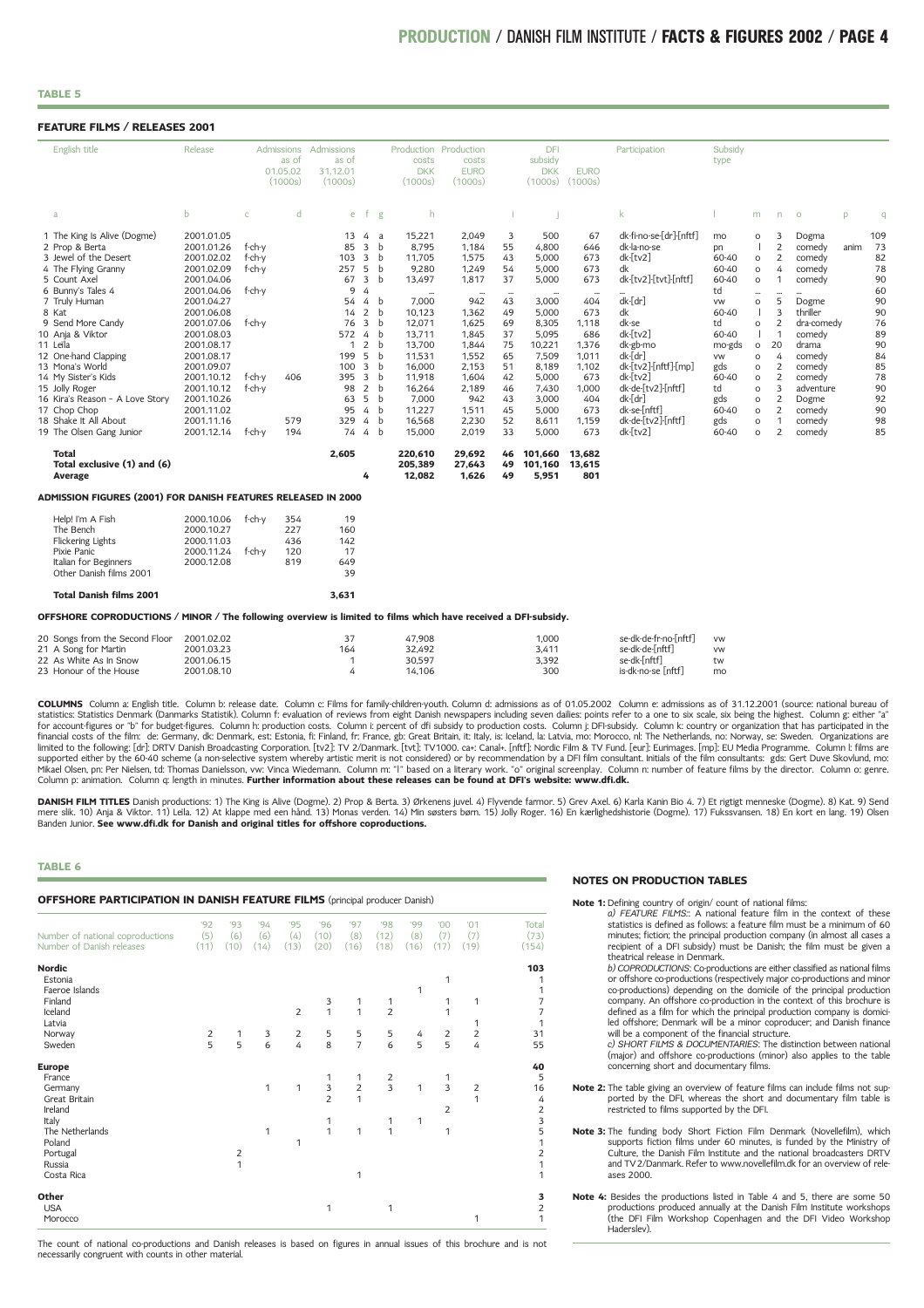### **TOP TWENTY DENMARK 2001 – ALL FILMS**

|    | English Title / Danish Title                                                             | Country          | <b>Distributor</b> | Release<br>year/week | Number of<br>admissions<br>accum. 17.03.02<br>(1000s) | Number of<br>admissions<br>2001<br>(1000s) | Share of total<br>admissions in<br>percent<br>(%) | Gross Box Office incl. VAT<br><b>DKK</b><br>(1000s) | <b>EURO</b><br>(1000s) | Share of total<br>GBO in percent<br>$(\%)$ |
|----|------------------------------------------------------------------------------------------|------------------|--------------------|----------------------|-------------------------------------------------------|--------------------------------------------|---------------------------------------------------|-----------------------------------------------------|------------------------|--------------------------------------------|
|    | 1 Italian for Beginners/ Italiensk for begyndere                                         | Denmark          | <b>SMD</b>         | 2000.49              | 819                                                   | 649                                        | 5.44                                              | 32.974                                              | 4.438                  | 5,10                                       |
|    | 2 Harry Potter/ Harry Potter                                                             | USA-GB           | <b>SMD</b>         | 2001.47              |                                                       | 629                                        | 5,28                                              | 38.403                                              | 5.169                  | 5,94                                       |
|    | 3 Anja & Viktor/ Anja & Viktor                                                           | Denmark          | <b>Buena Vista</b> | 2001.31              |                                                       | 572                                        | 4,80                                              | 30.373                                              | 4.088                  | 4,70                                       |
|    | 4 My Sister's Kids/Min søsters børn                                                      | Denmark          | <b>SMD</b>         | 2001.41              | 406                                                   | 395                                        | 3,31                                              | 18.734                                              | 2.521                  | 2,90                                       |
|    | 5 Bridget Jone's Diary/ Bridget Jones's dagbog                                           | <b>GB-USA-FR</b> | UIP                | 2001.30              |                                                       | 381                                        | 3,20                                              | 21.047                                              | 2.833                  | 3,26                                       |
|    | 6 Shrek/ Shrek                                                                           | <b>USA</b>       | UIP                | 2001.36              |                                                       | 364                                        | 3,06                                              | 18.816                                              | 2.533                  | 2,91                                       |
|    | 7 Shake It All About/ En kort en lang                                                    | <b>Denmark</b>   | Angel              | 2001.46              | 568                                                   | 329                                        | 2,76                                              | 15.997                                              | 2.153                  | 2.47                                       |
|    | 8 Pearl Harbor/ Pearl Harbor                                                             | <b>USA</b>       | Buena Vista        | 2001.26              |                                                       | 286                                        | 2,40                                              | 21.316                                              | 2.869                  | 3,30                                       |
|    | 9 The Lord of the Rings/ Ringenes Herre                                                  | USA-NZ           | SF-Film            | 2001.51              |                                                       | 281                                        | 2,36                                              | 21.309                                              | 2.868                  | 3,30                                       |
|    | 10 The Flying Granny/ Flyvende farmor                                                    | Denmark          | Nordisk            | 2001.06              |                                                       | 257                                        | 2,16                                              | 11.779                                              | 1.585                  | 1,82                                       |
|    | 11 The Emperor's New Groove/ Kejserens nye flip                                          | <b>USA</b>       | Buena Vista        | 2001.06              |                                                       | 244                                        | 2,05                                              | 11.434                                              | 1.539                  | 1,77                                       |
|    | 12 What Women Want/ What Women Want                                                      | <b>USA</b>       | Nordisk            | 2001.11              |                                                       | 236                                        | 1,98                                              | 13.593                                              | 1.829                  | 2,10                                       |
|    | 13 America's Sweethearts/America's Sweethearts                                           | <b>USA</b>       | SF-Film            | 2001.37              |                                                       | 212                                        | 1.78                                              | 9.587                                               | 1.290                  | 1.48                                       |
|    | 14 Moulin Rouge/ Moulin Rouge                                                            | AUS-USA          | SF-Film            | 2001.41              |                                                       | 205                                        | 1,72                                              | 11.933                                              | 1.606                  | 1,85                                       |
| 15 | One-hand Clapping/ At klappe med een hånd                                                | Denmark          | <b>SMD</b>         | 2001.33              |                                                       | 199                                        | 1.67                                              | 10.149                                              | 1.366                  | 1,57                                       |
|    | 16 Cast Away/ Cast Away                                                                  | <b>USA</b>       | UIP                | 2001.03              |                                                       | 180                                        | 1,51                                              | 11.104                                              | 1.495                  | 1,72                                       |
|    | 17 The Mummy Returns/ Mumien vender tilbage                                              | <b>USA</b>       | UIP                | 2001.20              |                                                       | 178                                        | 1,50                                              | 10.523                                              | 1.416                  | 1.63                                       |
|    | 18 Hannibal/ Hannibal                                                                    | <b>USA</b>       | UIP                | 2001.08              |                                                       | 174                                        | 1.46                                              | 10.546                                              | 1.419                  | 1,63                                       |
|    | 19 Tomb Raid/ Tomb Raider                                                                | USA-GB           | UIP                | 2001.29              |                                                       | 174                                        | 1,46                                              | 10.124                                              | 1.363                  | 1,57                                       |
|    | 20 American Pie / American Pie 2                                                         | <b>USA</b>       | UIP                | 2001.41              |                                                       | 168                                        | 1.41                                              | 9.671                                               | 1.302                  | 1,50                                       |
|    | <b>Total Top-20</b><br>Total of all admissions 2001/ Total gross box office revenue 2001 |                  | 6.116<br>11.921    | 51,30<br>51,30       | 339.412<br>646.410                                    | 45.681<br>87.000                           | 52.51<br>52,51                                    |                                                     |                        |                                            |

# **TABLE 8**

# **TOP TWENTY DENMARK 2001 – DANISH FILMS**

|   | Danish Title / English Title                                           | <b>Distributor</b> | Release<br>year/week | Number of<br>admissions<br>accum. 17.03.02<br>(1000s) | Number of<br>admissions<br>2001<br>(1000s) | Share of total<br>admissions in<br>percent<br>(%) | Gross Box Office incl. VAT<br><b>DKK</b><br>(1000s) | <b>EURO</b><br>(1000s)     | Share of total<br>GBO in percent<br>$(\%)$ |
|---|------------------------------------------------------------------------|--------------------|----------------------|-------------------------------------------------------|--------------------------------------------|---------------------------------------------------|-----------------------------------------------------|----------------------------|--------------------------------------------|
|   | 1 Italiensk for begyndere/ Italian for Beginners                       | SMD                | 2000.49              | 819                                                   | 649                                        | 5.44                                              | 32.974                                              | 4.438                      | 5.10                                       |
|   | 2 Anja & Viktor/ Anja & Viktor                                         | Buena Vista        | 2001.31              |                                                       | 572                                        | 4.80                                              | 30.373                                              | 4,088                      | 4.70                                       |
|   | 3 Min søsters børn/My Sister's Kids                                    | SMD                | 2001.41              | 406                                                   | 395                                        | 3.31                                              | 18.734                                              | 2,521                      | 2.90                                       |
|   | 4 En kort en lang/ Shake It all About                                  | Angel              | 2001.46              | 579                                                   | 329                                        | 2.76                                              | 15.997                                              | 2.153                      | 2.47                                       |
|   | 5 Flyvende farmor/ The Flying Granny                                   | Nordisk            | 2001.06              |                                                       | 257                                        | 2.16                                              | 11.779                                              | 1,585                      | 1.82                                       |
|   | 6 At klappe med een hånd/ One-hand Clapping                            | SMD                | 2001.33              |                                                       | 199                                        | 1.67                                              | 10,149                                              | 1,366                      | 1.57                                       |
|   | Bænken / The Bench                                                     | UIP                | 2000.00              | 227                                                   | 160                                        | 1.34                                              | 7,585                                               | 1,021                      | 1.17                                       |
| 8 | Blinkende lygter/ Flickering Lights                                    | UIP                | 2000.44              | 436                                                   | 142                                        | 1.19                                              | 7.412                                               | 998                        | 1.15                                       |
|   | 9 Ørkenens juvel/ Jewel of the Desert                                  | SF                 | 2001.05              |                                                       | 103                                        | 0.86                                              | 4.655                                               | 627                        | 0.72                                       |
|   | 10 Monas verden/ Mona's World                                          | Nordisk            | 2001.36              |                                                       | 100                                        | 0.84                                              | 5.579                                               | 751                        | 0.86                                       |
|   | 11 Jolly Roger/ Jolly Roger                                            | UIP                | 2001.41              |                                                       | 98                                         | 0.83                                              | 4.600                                               | 619                        | 0.71                                       |
|   | 12 Fukssvansen/ Chop Chop                                              | Nordisk            | 2001.44              |                                                       | 95                                         | 0.80                                              | 5.382                                               | 724                        | 0.83                                       |
|   | 13 Prop & Berta/ Prop & Berta                                          | UIP                | 2001.04              |                                                       | 85                                         | 0.71                                              | 3.685                                               | 496                        | 0.57                                       |
|   | 14 Send mere slik/ Send More Candy                                     | <b>SF</b>          | 2001.27              |                                                       | 76                                         | 0.64                                              | 3.428                                               | 461                        | 0.53                                       |
|   | 15 Olsen Banden Junior/ The Olsen Gang Junior                          | Nordisk            | 2001.50              | 194                                                   | 74                                         | 0.62                                              | 3.577                                               | 481                        | 0.55                                       |
|   | 16 Grev Axel/ Count Axel                                               | Nordisk            | 2001.14              |                                                       | 67                                         | 0.57                                              | 3.640                                               | 490                        | 0.56                                       |
|   | 17 En kærlighedshistorie/ Kira's Reason - A Love Story                 | SMD                | 2001.43              |                                                       | 63                                         | 0.53                                              | 3.418                                               | 460                        | 0.53                                       |
|   | 18 Et rigtigt menneske/ Truly Human                                    | Nordisk            | 2001.17              |                                                       | 54                                         | 0.45                                              | 2.951                                               | 397                        | 0.46                                       |
|   | 19 Hjælp! Jeg er en fisk/ Help! I'm a Fish                             | Nordisk            | 2000.49              | 354                                                   | 19                                         | 0.16                                              | 708                                                 | 95                         | 0.11                                       |
|   | 20 Pyrus på pletten/ Pixie Panic                                       | Nordisk            | 2000.47              | 120                                                   | 17                                         | 0.15                                              | 702                                                 | 94                         | 0.11                                       |
|   | Total Top-20<br><b>Total Danish films 2001</b><br>Total all films 2001 |                    |                      |                                                       | 3.556<br>3.631<br>11.921                   | 29,83<br>30.46<br>100.00                          | 177.327<br>180.532<br>646.410                       | 23.866<br>24.298<br>87.000 | 27,43<br>27.93<br>100.00                   |

#### **TABLE 9**

#### **TOP TWENTY 1976 –2001 – ALL FILMS**

|                 | Title                                    | Country        | <b>Distributor</b> | Release   | Number of     | <b>GBO</b>  |
|-----------------|------------------------------------------|----------------|--------------------|-----------|---------------|-------------|
|                 |                                          |                |                    | year/week | admissions    | incl. VAT   |
|                 |                                          |                |                    |           | acc. 31.12.01 | <b>EURO</b> |
|                 |                                          |                |                    |           | (1000s)       | (1000s)     |
|                 |                                          |                |                    |           |               |             |
| 1               | Titanic                                  | <b>USA</b>     | Nordisk            | 98.04     | 1,363         | 12,117      |
| $\overline{2}$  | The Olsen Gang Sees Red (nr. 8)          | <b>Denmark</b> | <b>Nordisk</b>     | 76.40     | 1,201         | 2,691       |
| 3               | One Flew Over the Cuckoo's Nest          | <b>USA</b>     | Nordisk            | 76.11     | 1,120         | 2,747       |
| 4               | The Olsen Gang Strikes Again (nr. 9)     | <b>Denmark</b> | <b>Nordisk</b>     | 77.39     | 1.045         | 2,553       |
| 5               | E.T. The Extra Terrestrial               | <b>USA</b>     | UIP                | 82.51     | 1,019         | 3,590       |
| 6               | Grease                                   | <b>USA</b>     | Cinnamon           | 78.37     | 1,006         | 2,614       |
| $7\overline{ }$ | The Olsen Gang Goes to War (nr. 10)      | <b>Denmark</b> | <b>Nordisk</b>     | 78.40     | 1,006         | 2,631       |
| 8               | Out of Afrika                            | <b>USA</b>     | UIP                | 86.08     | 999           | 5,992       |
| 9               | Walter and Carlo - Up on Daddy's Hat     | <b>Denmark</b> | <b>Nordisk</b>     | 85.48     | 954           | 3,717       |
| 10              | The Lion King                            | <b>USA</b>     | Buena              | 94.46     | 945           | 4,687       |
| 11              | The House of the Spirits                 | <b>Denmark</b> | Sandrew            | 93.50     | 941           | 5,865       |
| 12              | The Olsen Gang Never Surrenders (nr. 11) | <b>Denmark</b> | <b>Nordisk</b>     | 79.52     | 935           | 2,673       |
| 13              | In the Middle of the Night               | <b>Denmark</b> | <b>Nordisk</b>     | 84.10     | 923           | 3,416       |
| 14              | The Gyldenkål Family Breaks the Bank     | <b>Denmark</b> | Miracle            | 76.52     | 905           | 1,737       |
| 15              | Convoy                                   | <b>USA</b>     | <b>Nordisk</b>     | 79.04     | 890           | 2,513       |
| 16              | Dances with Wolves                       | <b>USA</b>     | Nordisk            | 91.19     | 884           | 5,999       |
| 17              | Pretty Woman                             | <b>USA</b>     | Buena              | 90.32     | 873           | 4,146       |
| 18              | Father of Four Goes to Town              | <b>Denmark</b> | Miracle            | 56.46     | 872           | 1,617       |
| 19              | The Crumbs                               | <b>Denmark</b> | Grasten            | 91.40     | 859           | 3,407       |
| 20              | The One and Only                         | <b>Denmark</b> | Sandrew            | 99.13     | 843           | 5,284       |

#### **TABLE 10**

#### **TOP TWENTY 1976 –2001 – DANISH FILMS**

|                | Title                                    | <b>Distributor</b> | Release<br>year/week | Number of<br>admissions<br>acc. 31.12.01<br>(1000s) | <b>GBO</b><br>incl. VAT<br><b>EURO</b><br>(1000s) |
|----------------|------------------------------------------|--------------------|----------------------|-----------------------------------------------------|---------------------------------------------------|
| 1              | The Olsen Gang Sees Red (nr. 8)          | Nordisk            | 76.40                | 1,201                                               | 2,691                                             |
| $\overline{2}$ | The Olsen Gang Strikes Again (nr. 9)     | Nordisk            | 77.39                | 1,045                                               | 2,553                                             |
| 3              | The Olsen Gang Goes to War (nr. 10)      | Nordisk            | 78.40                | 1,006                                               | 2,631                                             |
| 4              | Walter and Carlo - Up on Daddy's Hat     | Nordisk            | 85.48                | 954                                                 | 3,717                                             |
| 5              | The House of the Spirits                 | <b>SMD</b>         | 93.50                | 941                                                 | 5,865                                             |
| 6              | The Olsen Gang Never Surrenders (nr. 11) | Nordisk            | 79.52                | 935                                                 | 2,673                                             |
| 7              | In the Middle of the Night               | Nordisk            | 84.10                | 923                                                 | 3,416                                             |
| 8              | The Gyldenkål Family Breaks the Bank     | Miracle            | 76.52                | 905                                                 | 1,737                                             |
| 9              | Father of Four Goes to Town              | Miracle            | 56.46                | 872                                                 | 1.617                                             |
| 10             | The Crumbs                               | Grasten            | 91.40                | 859                                                 | 3.407                                             |
| 11             | The One and Only                         | <b>SMD</b>         | 99.13                | 843                                                 | 5,284                                             |
| 12             | Italian for Beginners                    | <b>SMD</b>         | 00.49                | 819                                                 | 5,599                                             |
| 13             | The Olsen Gang Jumps the Fence (nr. 12)  | Nordisk            | 81.42                | 811                                                 | 2,573                                             |
| 14             | Winter-born                              | Miracle            | 78.35                | 809                                                 | 2,078                                             |
| 15             | The Office Party                         | Miracle            | 76.47                | 727                                                 | 1,614                                             |
| 16             | The Olsen Gang Over the Hill (nr. 13)    | Nordisk            | 81.52                | 661                                                 | 2.092                                             |
| 17             | The Olsen Gang on the Track (nr. 7)      | Nordisk            | 75.39                | 648                                                 | 1,299                                             |
| 18             | Traditions, up yours!                    | Bio Film           | 79.38                | 639                                                 | 1,885                                             |
| 19             | The Olsen Gang - Final Mission (nr. 14)  | Nordisk            | 98.51                | 629                                                 | 4,130                                             |
| 20             | Chronic Innocence                        | Bio Film           | 85.40                | 605                                                 | 2,426                                             |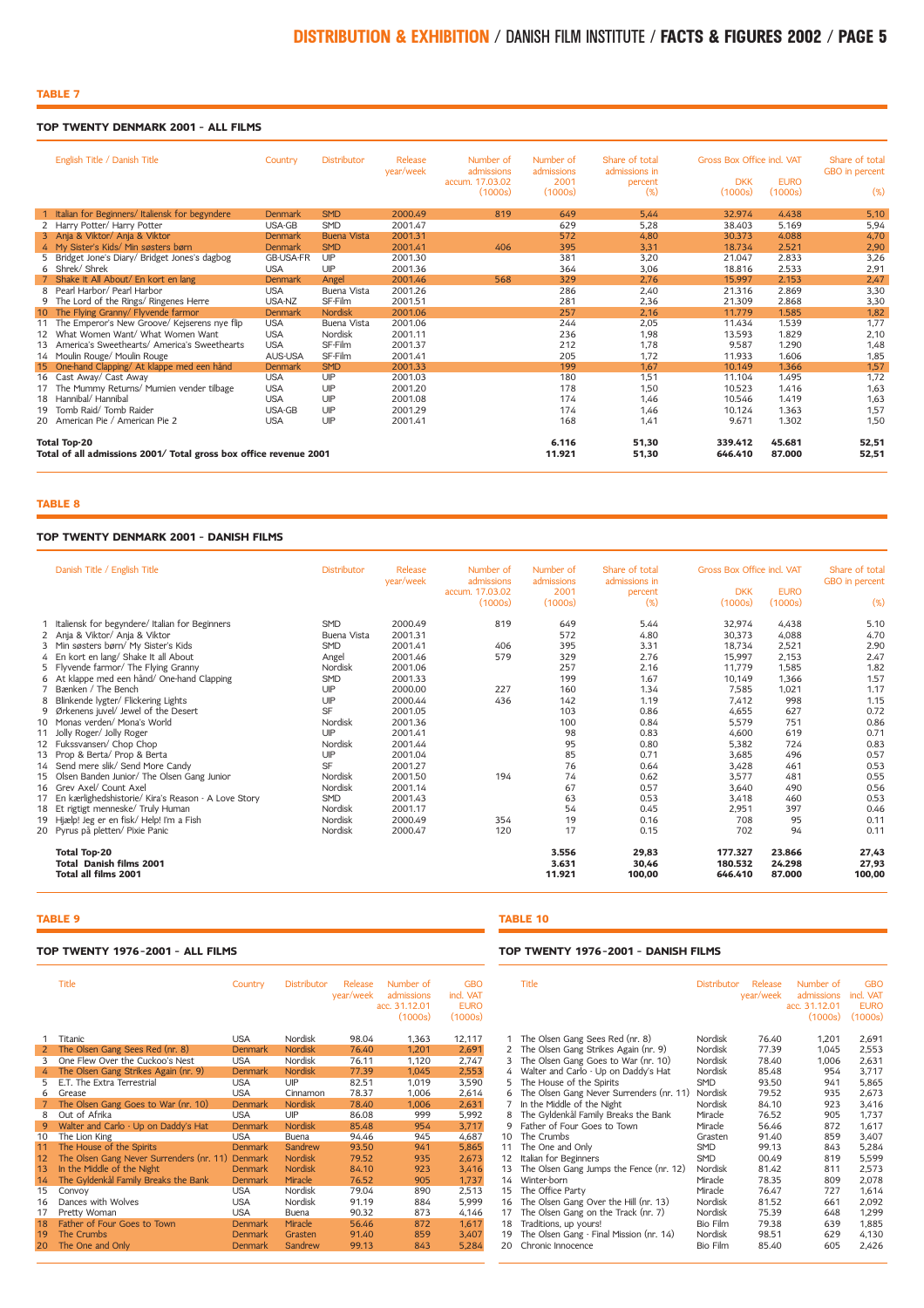#### **DANISH CINEMAS: ADMISSIONS / GROSS BOX OFFICE 1980–2001**

|      | <b>Admissions 1000s</b> |      |                 |    |            |      |       |   |              |        |    | <b>Gross Box Office Revenue (incl. VAT)</b> |    |            |    | <b>EURO 1000s</b> |          |        |
|------|-------------------------|------|-----------------|----|------------|------|-------|---|--------------|--------|----|---------------------------------------------|----|------------|----|-------------------|----------|--------|
|      | Danish                  | $\%$ | Europe<br>Other | %  | <b>USA</b> | $\%$ | Other | % | <b>Total</b> | Danish | %  | Europe<br>Other                             | %  | <b>USA</b> | %  | Other             | %        | Total  |
| 1980 | 3,720                   | 23   | 4,135           | 26 | 7,103      | 45   | 985   | 6 | 15,943       | 9,004  | 21 | 11,194                                      | 26 | 19,984     | 47 | 2,750             | 6        | 42,932 |
| 1981 | 4,101                   | 25   | 3,549           | 22 | 7,903      | 49   | 655   | 4 | 16,208       | 11,033 | 24 | 10,731                                      | 23 | 23,157     | 50 | 1,813             | 4        | 46,734 |
| 1982 | 2,995                   | 21   | 3,480           | 24 | 7,191      | 50   | 606   | 4 | 14,272       | 8,212  | 18 | 11,141                                      | 25 | 23,400     | 52 | 1,949             | 4        | 44,702 |
| 1983 | 2,830                   | 20   | 3,234           | 23 | 7,332      | 53   | 429   | 3 | 13,825       | 8,471  | 18 | 12,011                                      | 26 | 25,171     | 53 | 1,441             |          | 47,094 |
| 1984 | 2.754                   | 23   | 2,229           | 19 | 6,590      | 56   | 214   | 2 | 11,787       | 8,534  | 21 | 8,116                                       | 20 | 23,877     | 58 | 730               |          | 41,257 |
| 1985 | 2,193                   | 19   | 2,265           | 20 | 6,590      | 58   | 230   |   | 11,278       | 7,281  | 18 | 8,832                                       | 21 | 24,388     | 59 | 973               |          | 41,474 |
| 1986 | 2,867                   | 25   | 1,479           | 13 | 6,884      | 61   | 125   |   | 11,355       | 9,946  | 22 | 5,830                                       | 13 | 29,717     | 65 | 469               |          | 45,963 |
| 1987 | 2,441                   | 21   | 1.796           | 16 | 6,334      | 55   | 877   | 8 | 11,448       | 9,117  | 19 | 7,982                                       | 17 | 27,181     | 56 | 3,831             | 8        | 48,111 |
| 1988 | 1,906                   | 19   | 1.340           | 13 | 5,994      | 60   | 722   |   | 9,962        | 8,072  | 18 | 5,810                                       | 13 | 27,049     | 61 | 3,547             | 8        | 44,478 |
| 1989 | 1.704                   | 17   | 1,987           | 19 | 6,393      | 62   | 171   | 2 | 10,255       | 7,127  | 15 | 9,515                                       | 20 | 30,076     | 63 | 730               |          | 47,448 |
| 1990 | 1,639                   | 17   | 803             | 8  | 7,110      | 74   | 72    |   | 9,624        | 6,445  | 15 | 3,276                                       |    | 33,771     | 77 | 280               |          | 43,771 |
| 1991 | 1,193                   | 13   | 547             | 6  | 7,430      | 81   | 48    |   | 9,218        | 4,751  | 11 | 2,280                                       | 5  | 37,241     | 84 | 171               | 0        | 44,442 |
| 1992 | 1.577                   | 18   | 508             | 6  | 6,521      | 75   | 42    | 0 | 8,648        | 6,456  | 15 | 2,429                                       | 6  | 33,530     | 79 | 195               |          | 42,610 |
| 1993 | 1,761                   | 17   | 752             |    | 7,370      | 72   | 339   | 3 | 10,222       | 8,338  | 16 | 3,554                                       |    | 38,911     | 74 | 1.680             |          | 52,484 |
| 1994 | 2,318                   | 23   | 1,033           | 10 | 6,675      | 65   | 272   | 3 | 10,298       | 11,722 | 21 | 5,251                                       | 10 | 36,328     | 66 | 1,341             | 2        | 54,642 |
| 1995 | 776                     | 9    | 699             | 8  | 7,057      | 80   | 285   | 3 | 8,817        | 4,041  | 8  | 3,614                                       |    | 39,482     | 81 | 1.518             | 3        | 48,655 |
| 1996 | 1,660                   | 17   | 1,568           | 16 | 6,607      | 67   | 59    |   | 9,894        | 10,178 | 17 | 9,084                                       | 15 | 39,747     | 67 | 249               | 0        | 59,257 |
| 1997 | 2,239                   | 21   | 1.453           | 13 | 6,961      | 64   | 190   | 2 | 10,843       | 12,315 | 19 | 8,572                                       | 13 | 43,560     | 66 | 1,102             | 2        | 65,549 |
| 1998 | 1,589                   | 14   | 1.203           | 11 | 8,159      | 74   | 60    |   | 11,011       | 9,040  | 13 | 6,548                                       | 9  | 56,120     | 78 | 355               | $\Omega$ | 72,062 |
| 1999 | 3,006                   | 28   | 1.644           | 15 | 6,228      | 57   | 37    | 0 | 10,915       | 18,637 | 26 | 10,868                                      | 15 | 42,268     | 59 | 240               | $\Omega$ | 72,013 |
| 2000 | 2,050                   | 19   | 918             | 9  | 7,573      | 71   | 150   |   | 10,691       | 13,051 | 18 | 6,083                                       | 8  | 54,548     | 73 | 963               |          | 74,645 |
| 2001 | 3,631                   | 30   | 1,164           | 10 | 6,626      | 56   | 500   | 4 | 11,921       | 24,298 | 28 | 7,793                                       | 9  | 51,386     | 59 | 3,523             | 4        | 87,000 |

**COMMENTS** A) Public screenings not included in admission and revenue figures are estimated to be less than one percent of the total market. This includes: 1) Screenings at national film festivals. 2) Screenings of some shorts and documentaries, figures for which are unavailable. 3) Screenings by the few distributors/cinema proprietors who do not convey figures to Danmarks Statistik. B) Figures for admissions for Denmark<br>can include

#### **FIGURE 1**

#### **DANISH CINEMAS: AVERAGE NUMBER OF ADMISSIONS PER FILM 1995-2001**



**TABLE 12**

#### **TABLE 13**

#### **DISTRIBUTOR MARKET SHARE GBO, 1996 -2001**

|                | <b>Distributor</b>      | Number of<br>films | Admissions<br>percentage | Per         |
|----------------|-------------------------|--------------------|--------------------------|-------------|
| 1              | UIP                     | 95                 | 25.9                     | Nor         |
| $\overline{2}$ | Sandrew Metronome       | 115                | 24.5                     | San         |
| 3              | Nordisk (Egmont)        | 121                | 16.7                     | UIP         |
| 4              | Buena Vista             | 57                 | 13.8                     | Bue         |
| 5              | SF-Film                 | 77                 | 13.4                     | Sca         |
| 6              | Angel Film              | 17                 | 2.9                      | All I       |
| 7              | Camera Film             | 39                 | 0.9                      | Reg         |
| 8              | Øst for Paradis         | 47                 | 0.8                      | SF          |
| 9              | Miracle Film            | 59                 | 0.6                      | Ang         |
| 10             | Gloria Film             | 27                 | 0.6                      | Res         |
| 11             | Danish Film Institute   | 2                  | 0.0                      |             |
| 12             | Regner Grasten Film     | 4                  | 0.0                      | <b>Dise</b> |
| 13             | Posthus Teatret         | 1                  |                          |             |
| 14             | Zentropa Entertainments | 1                  |                          | Tot         |
|                | Discrepancy             | -1                 |                          |             |
| Total          |                         | 661                | 100                      |             |
|                |                         |                    |                          |             |

**DISTRIBUTOR MARKET SHARE 2001**

| Total             | 100            | 100      | 100  | 100                     | 100            | 100      | 100      |
|-------------------|----------------|----------|------|-------------------------|----------------|----------|----------|
| Discrepancy       |                |          | $-2$ |                         |                |          |          |
| Resten/ Remainder | $\overline{2}$ | 3        | 3    | $\overline{\mathbf{c}}$ | 1              | 3        | 2.2      |
| Angel Film        |                | $\cdots$ |      |                         | 2              | 3        | 2.5      |
| SF Film           |                |          |      | $\overline{\mathbf{c}}$ | 8              | 14       | 8.0      |
| Regner Grasten    | 6              | 3        | 0    | 4                       | 0              | 0        | 1.4      |
| All Right Films   | 6              | 17       | 3    | $\Omega$                | $\Omega$       | 0        | 4.0      |
| Scanbox           |                | $\cdots$ | 10   | 10                      | $\overline{2}$ | $\Omega$ | 5.5      |
| Buena Vista       | 14             | 18       | 12   | 16                      | 12             | 14       | 14.4     |
| UIP               | 24             | 13       | 14   | 15                      | 27             | 26       | 19.0     |
| Sandrew Metronome | 21             | 13       | 17   | 24                      | 18             | 24       | 19.2     |
| Nordisk (Egmont)  | 27             | 33       | 43   | 27                      | 30             | 16       | 23.4     |
|                   | 96             | 97       | 98   | .99                     | <b>'00</b>     | 01       | average  |
| Percentage        |                |          |      |                         |                |          | $5 - yr$ |

#### **FIGURE 2**

#### **DISTRIBUTOR MARKET SHARE, ADMISSIONS 2001**

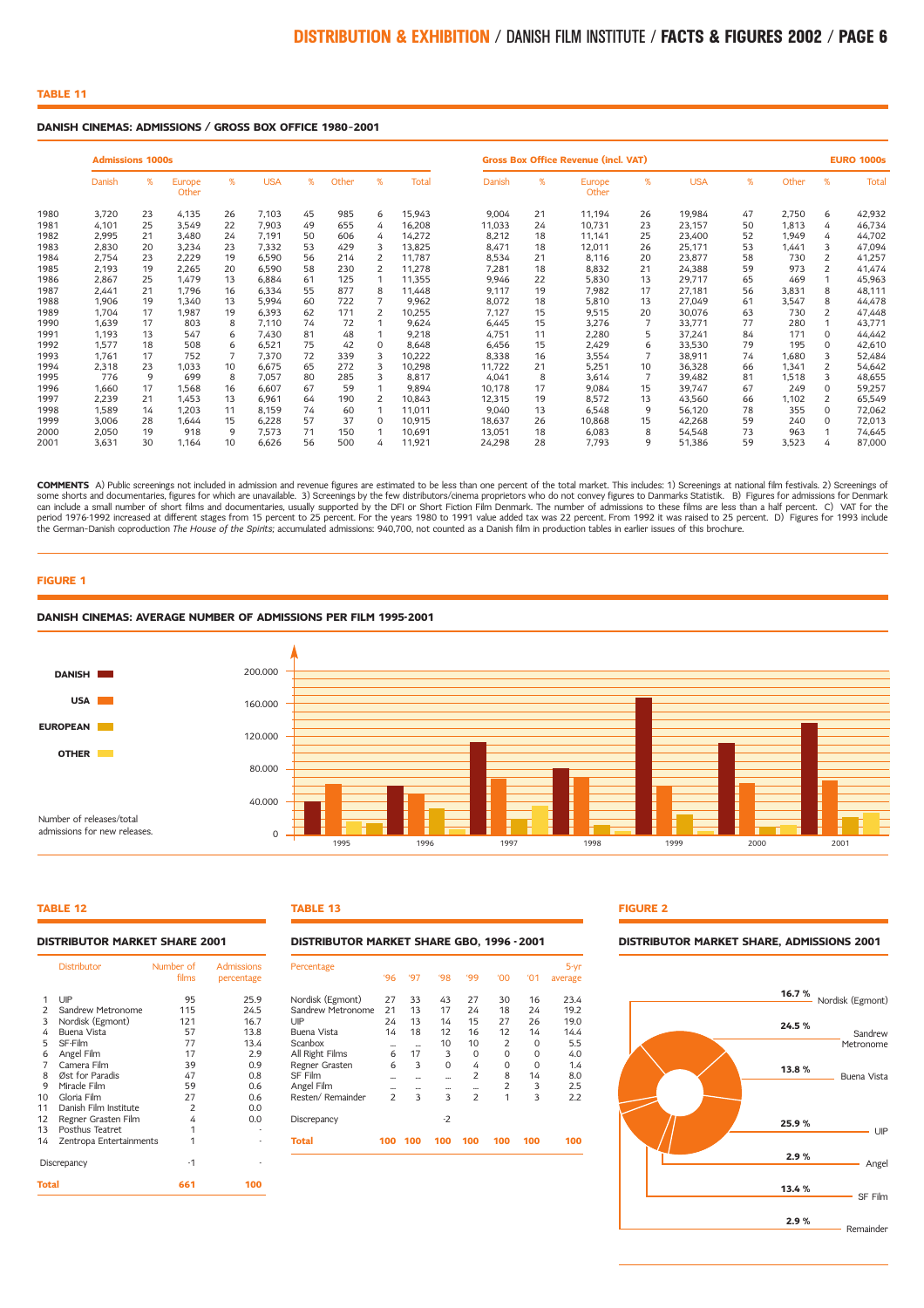**Note tabel 14:** Danish feature film releases: Column DK 1) shows a count of feature films by the DFI. Column DK 2) shows a count of all Danish films scree ned in cinemas, and accounted for by Danmarks Statistik; this column also includes short fiction and documentaries.

**Note tabel 18:** National market shares calculated using admissions recorded in the LUMIERE database differ from those announced by offcial sources/ Only 100% national and majority co-productions are taken into account for the calculation of LUMIERE markets shares, whereas national sources frequently include minority co-productions which have obtained<br>official recognition in the country in official recognition in the country

question.

**TABLE 17**

**CINEMAS 1986-2001**

Multi- 1-screen Total Total Total number cinemas cinemas screens seats

55 200

1986 90 131 221 406 70,315<br>1987 90 117 207 397 67,117<br>1988 86 109 195 381 62,730 1987 90 117 207 397 67,117 1988 86 109 195 381 62,730 1989 77 109 186 357 58,704 1990 73 107 180 347 57,130 1991 70 106 176 334 54,878<br>1991 70 106 176 334 54,878<br>1992 67 104 171 318 53,155 1992 67 104 171 318 53,155<br>1993 64 102 166 310 51,492<br>1994 63 98 161 309 49,700 1993 64 102 166 310 51,492 1994 63 98 161 309 49,700 1995 63 100 163 313 49,785 1996 65 101 166 322 49,951 1997 64 100 164 320 50,631 1998 65 101 166 328 50,634 1999 68 99 167 345 51,500 2000 67 97 164 350 55,000

#### **TABLE 14**

### **FILMS SCREENED 1986-2001**

|      |           | All films in circulation 2001 |     |           |       |    |                    | Hereof new releases 2001 1) |                  |    |     |
|------|-----------|-------------------------------|-----|-----------|-------|----|--------------------|-----------------------------|------------------|----|-----|
|      | <b>DK</b> | <b>Europe</b>                 |     | USA Other | All   |    | DK 1) DK 2) Europe |                             | <b>USA Other</b> |    | All |
| 1986 | 214       | 439                           | 667 | 57        | 1.377 | 11 | 11                 | 59                          | 142              | 8  | 220 |
| 1987 | 214       | 337                           | 597 | 34        | 1.182 | 11 | 12                 | 54                          | 142              | 11 | 219 |
| 1988 | 215       | 355                           | 608 | 38        | 1.216 | 15 | 16                 | 51                          | 168              | 6  | 241 |
| 1989 | 211       | 280                           | 503 | 33        | 1.027 | 18 | 16                 | 46                          | 126              | 13 | 201 |
| 1990 | 185       | 215                           | 411 | 30        | 841   | 13 | 13                 | 34                          | 120              | 6  | 173 |
| 1991 | 171       | 171                           | 408 | 21        | 771   | 9  | 9                  | 29                          | 105              | 4  | 147 |
| 1992 | 192       | 145                           | 342 | 17        | 696   | 11 | 9                  | 28                          | 92               | 5  | 134 |
| 1993 | 152       | 138                           | 307 | 14        | 611   | 10 | 11                 | 27                          | 109              | 5  | 152 |
| 1994 | 121       | 121                           | 274 | 24        | 540   | 14 | 14                 | 23                          | 102              | 12 | 151 |
| 1995 | 106       | 116                           | 275 | 27        | 524   | 13 | 12                 | 36                          | 91               | 11 | 150 |
| 1996 | 104       | 141                           | 290 | 23        | 558   | 20 | 22                 | 46                          | 110              | 5  | 183 |
| 1997 | 108       | 177                           | 273 | 25        | 583   | 16 | 17                 | 59                          | 89               | 5  | 170 |
| 1998 | 125       | 154                           | 258 | 24        | 561   | 18 | 23                 | 42                          | 101              | 10 | 176 |
| 1999 | 116       | 189                           | 289 | 26        | 620   | 16 | 22                 | 53                          | 95               | 6  | 176 |
| 2000 | 118       | 159                           | 315 | 29        | 621   | 17 | 21                 | 51                          | 108              | 12 | 192 |
| 2001 | 127       | 177                           | 323 | 34        | 661   | 19 | 24                 | 43                          | 92               | 13 | 172 |

#### **TABLE 15**

#### **COUNTRY OF ORIGIN (FILMS SCREENED) 1997-2001**

|                                  |                | New releases   | Number of films screened |                |        |                |                | All films in circulation |                |                |
|----------------------------------|----------------|----------------|--------------------------|----------------|--------|----------------|----------------|--------------------------|----------------|----------------|
|                                  | 97             | 98             | .99                      | <b>'00</b>     | 01     | '97            | 98             | 99                       | <b>'00</b>     | 01             |
|                                  |                |                |                          |                |        |                |                |                          |                |                |
| Asia (unidentified)              |                |                |                          |                |        |                |                |                          |                | 2              |
| Australia                        | 1              | $\overline{2}$ |                          |                | 3      | 4              | 5              | 4                        | $\mathbf{1}$   | 3              |
| Austria                          |                | 1              |                          | 1              |        | 2              | 1              |                          | $\overline{2}$ | 3              |
| Belgium<br>Bhutan                | $\overline{2}$ |                | $\overline{2}$           | 3<br>1         |        | 3              | 4              | 3                        | 5              | 4              |
| Brazil                           |                | 1              | 1                        |                |        |                | 1<br>1         | $\overline{2}$           | 1<br>1         | 1<br>1         |
| Canada                           | 1              | 1              | $\overline{2}$           | 5              |        | 3              | 4              | 3                        | 8              | 6              |
|                                  |                | 1              | 1                        | $\overline{2}$ |        |                | 1              | $\overline{2}$           | 3              | 4              |
| China, People's Republic<br>Cuba |                |                |                          |                | 1<br>1 | 1              | 1              |                          |                | 1              |
| Czech Republic                   | 1              |                |                          |                |        | 1              | 1              | 1                        | 1              |                |
| Denmark                          | 17             | 18             | 17                       | 17             | 19     | 108            | 125            | 116                      | 118            | 127            |
| Denmark (shorts&docs)            |                | 5              | 5                        | 4              | 5      |                |                |                          |                |                |
| Europe (uncategorized)           |                |                |                          |                |        | $\overline{2}$ |                | 2                        | 2              |                |
| Finland                          | 1              |                | 1                        |                | 1      | 3              | 3              | $\overline{2}$           | 1              | 4              |
| France                           | 14             | 8              | 11                       | 14             | 13     | 50             | 38             | 44                       | 36             | 45             |
| Germany                          | 1              | $\overline{2}$ | 5                        | 6              | 3      | 13             | 11             | 12                       | 12             | 12             |
| Great Britain                    | 18             | 15             | 16                       | 12             | 9      | 48             | 47             | 66                       | 45             | 52             |
| Greece                           | 1              |                |                          |                |        | 1              | 1              | 1                        |                |                |
| Hong Kong                        | $\overline{2}$ | 1              |                          | 1              | 1      | 6              | 4              | 3                        | 6              | 1              |
| Iceland                          | $\overline{2}$ |                |                          |                | 4      | $\overline{2}$ | $\overline{2}$ | 1                        | 1              | 5              |
| Irak                             |                |                | 1                        |                |        |                |                | 1                        |                | 1              |
| Iran                             |                |                | 1                        |                | 1      |                |                | 1                        | $\mathbf{1}$   | 1              |
| Ireland                          |                | 1              | $\overline{2}$           | 1              |        | 3              | 3              | 6                        | 5              | $\overline{2}$ |
| Italy                            | 6              | 1              | 4                        | 2              | 3      | 18             | 9              | 9                        | 8              | 9              |
| Japan                            |                | 4              |                          | 3              | 4      | 1              | 5              | 4                        | $\overline{7}$ | 8              |
| Latvia                           |                |                |                          |                |        | 1              | 1              | 1                        | 1              | 1              |
| Mexico                           |                |                |                          |                | 1      | $\overline{2}$ |                | 1                        |                | 1              |
| Netherlands, The                 | $\overline{2}$ | 3              |                          | 1              |        | $\overline{2}$ | 5              | 5                        | 3              | 4              |
| New Zealand                      |                |                |                          |                |        | 3              | 1              | $\overline{2}$           |                | 1              |
| Norway                           | $\overline{2}$ | 3              | 3                        | 3              | 1      | 4              | 5              | 9                        | 6              | 5              |
| Poland                           |                |                |                          |                | 1      | 1              |                |                          |                | 1              |
| Portugal                         | 1              |                |                          |                |        | 1              |                |                          |                |                |
| Russia                           | 1              |                |                          |                |        | 1              | 1              | 1                        |                |                |
| South Korea                      | 1              |                |                          |                |        | 1              |                |                          | 1              |                |
| Spain                            | $\overline{2}$ | $\overline{2}$ | 5                        | 1              | 2      | 6              | 5              | 8                        | 9              | 5              |
| Sweden                           | 4              | 6              | 4                        | 7              | 6      | 14             | 16             | 17                       | 22             | 25             |
| Switzerland                      | 1              |                |                          |                |        | 1              | 1              | 1                        |                |                |
| Taiwan                           |                |                |                          |                |        | $\overline{2}$ |                | 1                        |                | 1              |
| Tunisia                          |                |                |                          |                | 1      | 1              | 1              | 1                        |                | 2              |
| <b>USA</b>                       | 89             | 101            | 95                       | 108            | 92     | 273            | 258            | 289                      | 315            | 323            |
| Vietnam                          |                |                |                          |                |        | 1              |                | 1                        |                |                |
|                                  |                |                |                          |                |        |                |                |                          |                |                |
| <b>Total</b>                     | 170            | 176            | 176                      | 192            | 172    | 583            | 561            | 620                      | 621            | 661            |

# **TABLE 18**

## **ADMISSIONS – NATIONAL MARKET SHARES – EUROPE**

|                 | Average for the period<br>1996-2000<br>% | <b>National</b><br>film bodies<br>2001<br>% | <b>LUMIERE</b><br>database<br>2001<br>$\%$ |
|-----------------|------------------------------------------|---------------------------------------------|--------------------------------------------|
|                 |                                          |                                             |                                            |
| France          | 34                                       | 41                                          | 39                                         |
| Denmark         | 19                                       | 30                                          | 30                                         |
| Turkey          |                                          |                                             | 27                                         |
| Sweden          | 21                                       | 25                                          | 23                                         |
| Norway          |                                          | 14,5                                        | 20                                         |
| Spain           | 12                                       | 18                                          | 17                                         |
| Italy           | 26                                       | 19                                          | 17                                         |
| Germany         | 13                                       | 18                                          | 16                                         |
| Great Britain   | 19                                       | $\cdots$                                    | 12                                         |
| The Netherlands |                                          | 10                                          | 9                                          |
| Estonia         |                                          | 4                                           | 2                                          |
| Switzerland     |                                          | 3                                           | 2                                          |
| Belgium         |                                          |                                             | 1                                          |

#### **TABLE 19**

#### **TICKET PRICE / FILM RENTAL 1986-2001**

| Average film rental |           |        | Average ticket price incl.VAT |      |
|---------------------|-----------|--------|-------------------------------|------|
| Danish              | All films |        |                               |      |
| %                   | %         | (EURO) | (DKK)                         |      |
| 45                  | 42        |        | 30.07                         | 1986 |
| 46                  | 42        |        | 31.22                         | 1987 |
| 46                  | 42        |        | 33.17                         | 1988 |
| 46                  | 43        |        | 34.38                         | 1989 |
| 42                  | 42        |        | 33.79                         | 1990 |
| 45                  | 41        |        | 35.82                         | 1991 |
| 44                  | 42        |        | 36.61                         | 1992 |
| 45                  | 43        |        | 38.15                         | 1993 |
| 44                  | 43        |        | 39.43                         | 1994 |
| 41                  | 42        |        | 41.00                         | 1995 |
| 42                  | 44        |        | 44.50                         | 1996 |
| 45                  | 45        |        | 44.93                         | 1997 |
| 45                  | 45        |        | 48.78                         | 1998 |
| 44                  | 48        |        | 49.03                         | 1999 |
| 45                  | 44        |        | 51.90                         | 2000 |
| 43                  | 44        | 7.30   | 54.20                         | 2001 |

**TABLE 16**

**REGIONAL MARKET SHARE 2001** ALL FILMS IN CIRCULATION 2001 HEREOF NEW RELEASES 2001 Number of Admissions Gross Box Office incl. vat Number of Admissions Gross Box Office incl. vat EURO EURO EURO<br>DKK EURO EURO titles titles and the state of the EURO of the state of the state of the state of the state of the state of the state o (1000S) (%) (1000s) (1000s) (%) (1000s) (%) (1000s) (1000s) (%) Europe 304 4,796 40 238,438 32,091 37 67 3,647 37 183,012 24,632 33 North America 329 6,654 56 383,316 51,590 59 92 6,041 60 352,583 47,454 64 South/Central America 3 14 0 759 102 0 2 14 0 753 102 0 Africa 2 0,7 0 31 4 0 1 0,7 0 5,203 700 1 Asia 19 236 2 11,058 1,489 2 7 114 1 12,804 1,723 2 Australasia 4 221 2 12,808 1,724 2 3 221 2 31 4 0 **TOTAL 661 11,921 100 646,410 87,000 100 172 10,037 100 554,386 74,615 100** Denmark (feature films) 127 3,631 30 180,532 24,298 28 19 2,605 26 129,787 17,468 23<br>Denmark (shorts & documentaries) [\*] … … … … … … … … … 5 6 0 276 37 0 EU excl. Denmark 165 1,101 9 55,207 7,430 9 37 986 10 50,544 6,803 9 USA 323 6,627 56 381,798 51,386 59 92 6,041 60 352,583 47,454 64 Remainder 46 562 5 28,873 3,886 4 19 399 4 21,196 2,853 4 [\*] Family (1909 admissions/ GBO dkk 77,718 ex.vat); Detour to Freedom (707 admissions / GBO dkk 23,520 ex.vat); Faith, Love and Charity (48 admissions / GBO dkk 1,896 ex.vat); Portrait of God (2,836 admissions / GBO dkk 114,705 ex.vat; Seasons of Blood and Hope 74 admissions / dkk 2.612 GBO ex.vat)